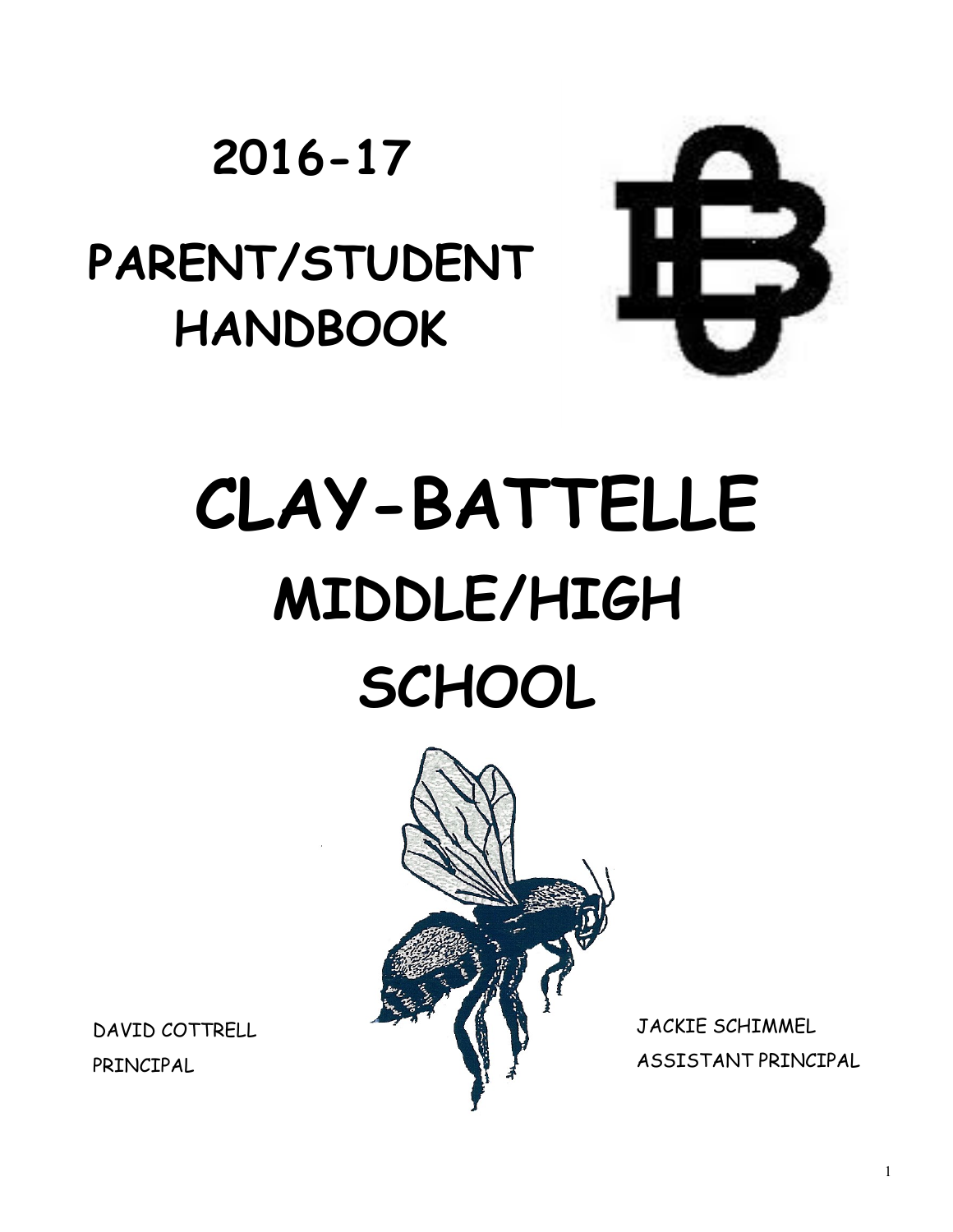Dear Parent and Student,

As we begin a new school year I want to welcome you all back to school. I hope your summer was an enjoyable and restful one. In order to keep both the parents and students informed the administrative staff has updated the parent /student handbook. It is our goal to make this handbook the most up to date and informative that it can possibly be. If in the event a policy changes throughout the school year that policy change will be noted and placed on the school website.

As you read through the handbook with your child you will see that the information contained will be beneficial to both the middle school and high school populations. After reading through the handbook you will be able to answer most of the questions you and your child will have regarding Clay – Battelle Middle/High School. Also a copy of this handbook will be placed on the Clay – Battelle website for your convenience. After reading the handbook with your child I would ask that both the parent and student sign the form located on the last page of the booklet. After signing the form I would ask that every student return the form to the school office.

If throughout the year you have any questions for me or my staff please feel free to contact us at 304-432-8208 or email us at dcottrel@k12.wv.us or jschimmel@k12.wv.us

It is my hope that each and everyone one of you have a very productive school year and you achieve everything you have set out to accomplish.

Sincerely,

David L. Cottrell Principal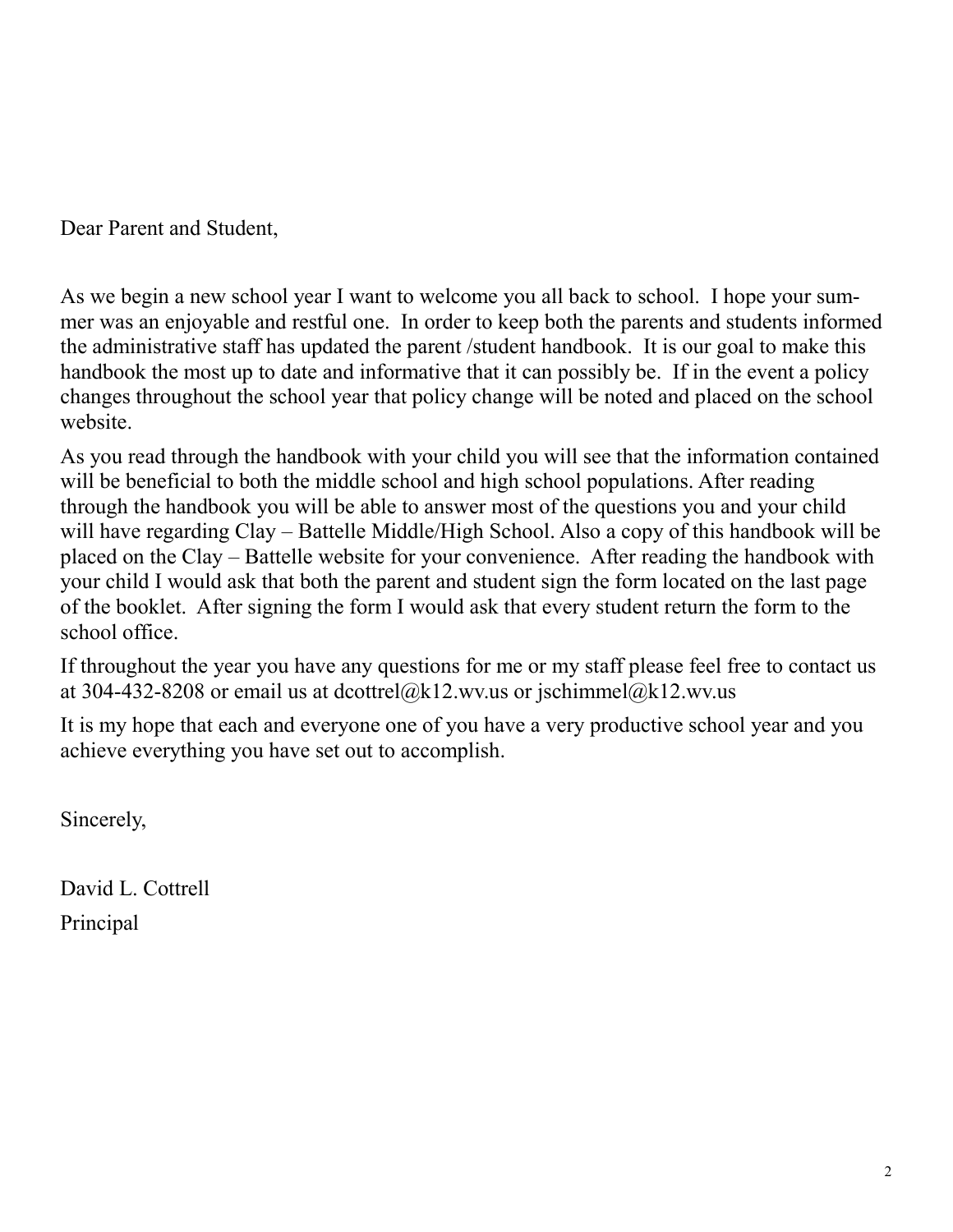#### **Welcome**

This handbook has been compiled to provide the parents and students of Clay-Battelle Middle / High School with a ready reference to many of our schools procedures.

#### **History of Clay-Battelle**

Clay-Battelle High School, located just below the Mason-Dixon Line in the Clay-District, near Blacksville, WV, was formed by the consolidation of Blacksville, Wadestown, and Daybrook schools in 1939. The school was named for the two districts in the western end of Monongalia County, and they in turn were named for the statesmen Henry Clay and Gordon Battelle.

Grey and blue were chosen as the school colors because of the school's proximity to the Mason-Dixon Line. This line marked the significant separation of the North and South at the time of the Civil War.

#### **Alma Mater**

We're the school that's just below the Mason-Dixon Line.

With our colors gray and blue, as in our sports we shine.

Swell the chorus; let it echo over hill and dale.

Hail to thee, our alma mater, hail to Clay-Battelle.

#### **Mission Statement**

Clay-Battelle Middle/High School will provide an exemplary educational environment that promotes responsible citizenship, individual development, intellectual growth and the skills to communicate and collaborate in a global society.

#### **Core Beliefs**

#### **We Believe…**

- 1. Students should be taught to be life-long, independent, self-directed learners.
- 2. Students should be prepared to assume adult roles as responsible citizens in a global society.
- 3. Through the establishment of high expectations, every student is able to learn and experience success.
- 4. The needs of individual students should be accommodated and all students should have fair and equitable access to educational programs at Clay—Battelle.
- 5. Clay—Battelle parents, students, and staff share the responsibilities for educational success.
- 6. Educational programming is committed to innovative practices and implementation of 21st Century Learning Skills.
- 7. The educational environment of Clay—Battelle should be physically and psychologically safe and a place where a student can feel a true sense of belonging.
- 8. Meaningful and collaborative partnerships with parents, business, industry, labor, higher education, and the community at large strengthen and enhance the educational process.

#### **P.R.I.D.E. (Positive Behavior Support Program)**

It is expected that Clay-Battelle students work to their fullest capacity. The purpose of the **P.R.I.D. E.** Program is to teach students responsible behaviors. This program fosters learning and may help each students become a good citizen, contribute to an orderly school, and be an active participant in class. This program is not a discipline program nor does it take the place of school or class rules.

#### **Student Responsibility Standards**

- 1. Be ready when the tardy bell rings. 7. Stays on task—class time is for academics.
- 
- 3. Ask permission to leave a classroom and or the school. Supposed to be doing.
- 4. Use only designated areas at breakfast and lunchtime. 9. Be prepared for class: \*pen/pencil \*paper \*textbook
- 5. Follow the dress code, jacket, and backpack rule. \*homework \* class material \*agenda
- 2. Wait for teacher to dismiss you. 8. Be where your supposed to be doing what you are
	-
	- -
- 6. No electronic devices In classrooms except with teacher permission.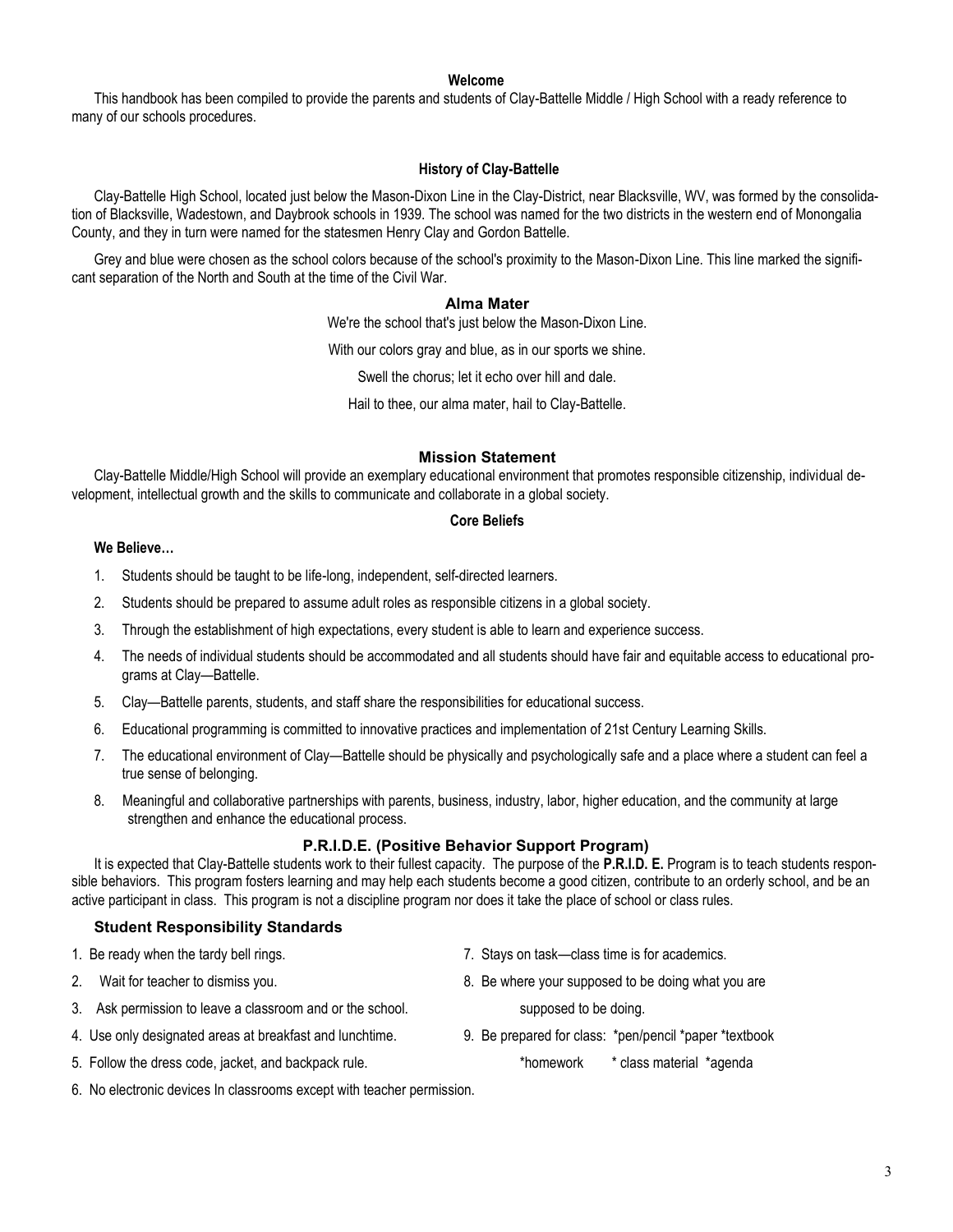#### **Monongalia County Schools**

Nondiscrimination Clause

 Monongalia County Schools operates as an equal opportunity institution and will not discriminate on the basis of race, national origin, religion, gender, marital or family status, age or disabling conditions in its activities, programs, or employment practices as required in Title IX of the Educational Amendments of 1972, Section 504 of the Rehabilitation Act of 1973, and the Americans with Disabilities Act (ADA) of 1990. It is required that school systems observe practices, procedures and working environment which are free from discrimination on the basis of disability. Therefore, Monongalia County Schools will follow administrative procedures, which allow any individual, including parent, student, or employee, to file a grievance if it is alleged that a policy, practice, procedure or direct service provided by the school system has resulted in a violation of Section 504 of the Americans with Disabilities Act.

#### **For information about your rights or grievance procedures, contact Adam Henkins, Title IX Coordinator or Tiffany Barnett Section 504/Americans with Disabilities Act Coordinator, 13 S. High Street, Morgantown, WV 26501, (304) 291-9210.**

#### **Reputation of Clay-Battelle High School**

The success and reputation of Clay-Battelle depends largely upon the conduct of its students and their attitudes toward fellow members of the student body, school faculty, and school staff. All students strive to make courtesy, friendliness and good will a trademark of Clay-Battelle. Students are under the jurisdiction of school authorities while in school, at all school functions, and while being transported to and from school by bus. At all times, students are expected to conduct themselves in an orderly, courteous, dignified, and respectful manner. In maintenance of good order and discipline in the school and on the grounds, the authority of all teachers shall extend to all students, whether or not the student has the teacher in class.

#### **Regarding Inappropriate Appearance**

Policy 4373 – Monongalia County Schools' students will dress and groom in a manner that encourages the educational process and supports the health, safety and welfare of himself/herself or others. Distractive or indecent dress – including any apparel that promotes behaviors and/or displays items interfering with the teaching and learning process – are prohibited by this policy.

The following are Monongalia County Schools' guidelines to help students adhere to the Appropriate Appearance Policy:

• Students will wear clothing that covers the body's torso.

• Students may wear shorts and/or skirts reaching the mid-thigh portion of the leg.

• Students may not wear clothing that exposes large areas of the back and/or front of the body – such as fishnet inserts, see-through mesh, cut-out panels, spaghetti strap or halter tops – unless covering such items with a buttoned-up shirt.

• Students may not wear hats, bandannas, sunglasses or hoodies with the hood up.

• Clothing depicting and/or referencing violence, blood, knives, guns, gang membership, terrorism, sex, alcohol, drugs, tobacco, obscenities or profane language are prohibited.

• Spiked jewelry or chains with the potential for use as weapons are not permissible.

• Baggy clothing with the potential to pose a safety hazard or that exposes undergarments or mid sections are prohibited, as are footwear presenting a potential tripping hazard.

• Students may wear leggings, yoga pants and/or tights under accompanying overgarments extending to the mid-thigh.

• Inappropriate fashion not specifically covered in the above guidelines shall be addressed at the discretion of a site administrator/designee.

#### **Physical Contact**

All physical contact will be limited to hand holding ONLY. All couples failing to comply will be dealt with in direct proportion to the nature of the offense and continuously until the problem is corrected.

#### **Interscholastic Code for Spectators**

The spectator shall (1) realize that he/she represents the school just as does the member of a team, and, therefore, has an obligation to be a true sportsman, encouraging through this behavior the practice of good sportsmanship by others (2) recognize that good sportsmanship is more important than victory by approving and applauding good team play, individual skill, and outstanding examples of sportsmanship and fair play exhibited by either team (3) recognize that, since the primary purpose of the interscholastic athletics is to promote the physical, mental, moral, social, and emotional well-being of the players through the medium of contests, victory or defeat is in reality of secondary importance (4) treat visiting teams and officials as guests extending to them every courtesy (5) be modest in victory and gracious in defeat (6) respect the judgment and integrity of officials, realizing that their decisions are based upon game conditions as they observe them.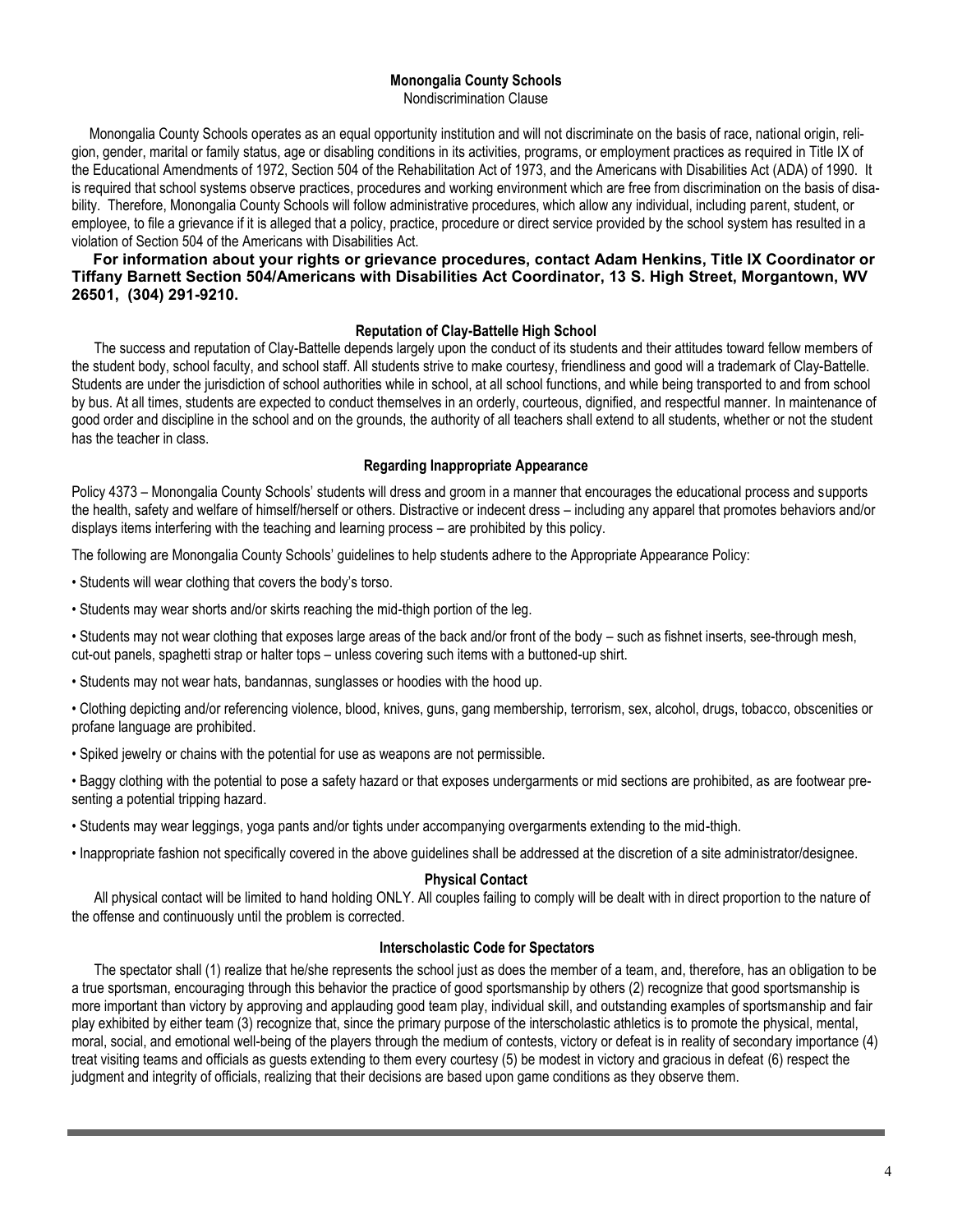#### **Leaving School**

No student is permitted to leave the school grounds AT ANY TIME without office permission. Any student leaving the school grounds or school bus faces disciplinary action from the school office. Procedures for leaving school are defined in the following Early Dismissal Policy. Students signing out without permission will be considered cutting school and will be subject to disciplinary action. Leaving school grounds at any time refers to leaving any time after arrival and prior to dismissal, regardless of the hour.

Parent contact will be made when student leaves without office permission or leaves without signing out.

#### **Early Dismissal Policy**

**All early dismissal notes must be turned in to the office before the start of 1st period.** Dismissal notes need a phone number where the parent can be contacted that day if needed. Early dismissal requests received after 1st period will be denied unless parent/guardian contact is established. If such contact cannot be made that student will remain in school. **18-year-old students must follow the same policy**.

Students who do not follow this policy for leaving school will face the consequences for cutting or skipping school.

#### **Cutting/Skipping**

Cutting or skipping defined: any time a student does not report to the properly assigned place at the time which he/she is scheduled to be there without the approval of the school administration, or the regularly assigned teacher or supervisor, it will be assumed that the student is skipping. A cut or skip occurs when; the student leaves home and parents believe the student is in route to school but did not arrive or anytime after a student enters the school and then leaves without the administrator's approval. Class or group skip days are illegal and will be handled accordingly. In School Suspension will be assigned as punishment for skipping school.

#### **Tardy Policy**

Tardiness not only affects the amount of time for learning but also disrupts the learning atmosphere for others. Therefore, three tardies in a class will be treated as 1 absence. Excessive tardiness will result in afterschool detention

#### **Attendance Policy**

Regular school attendance is an absolute requirement for all students. WV law and school board policy requires it. It is recognized that good attendance has a direct effect on student achievement.

**Parent(s) or guardian(s) are required to furnish a written statement regarding the reasons for each and every absence**. This information will be used to determine whether an absence is excused or unexcused. Failure to furnish a note will automatically result in an unexcused absence.

**High School Students may be exempt from semester finals by meeting each of the following criteria:**

- 1. Achievement of a passing grade in the class
- 2. Accumulation of no more than the six class absences throughout the semester
- 3. Submission of a parent-signed waiver supporting the student's exemption

Attendance policy for the middle school students will be similar to the high school. Middle School students who do not miss more than six days during the semester and have passing grades will be exempt from school on the days of finals as a reward for their good attendance.

Students will be **excused** only for the following reasons:

1. Illness of student verified by parent/guardian not to exceed ten total days per semester. Verification by a physician will be required if absences exceed ten total days per semester in order for an absence to be an excused absence.

2. Medical or dental appointment which cannot be scheduled outside the school day when the absence is verified in writing by the physician or dentist

- 3. Illness or injury in family when physician verifies student absence as essential.
- 4. Leaves of educational value must adhere to the following stipulations in order to be excused:
	- a. Prior approval of school administrator.
	- b. Prior submission and approval of educational plan detailing objectives and activities
	- c. Leave not to exceed 10 days—verification of implementation of education plan upon students return
	- d. Leave to extend more than 10 days requires Superintendent's approval
	- e. Students will not be excused when final exams are scheduled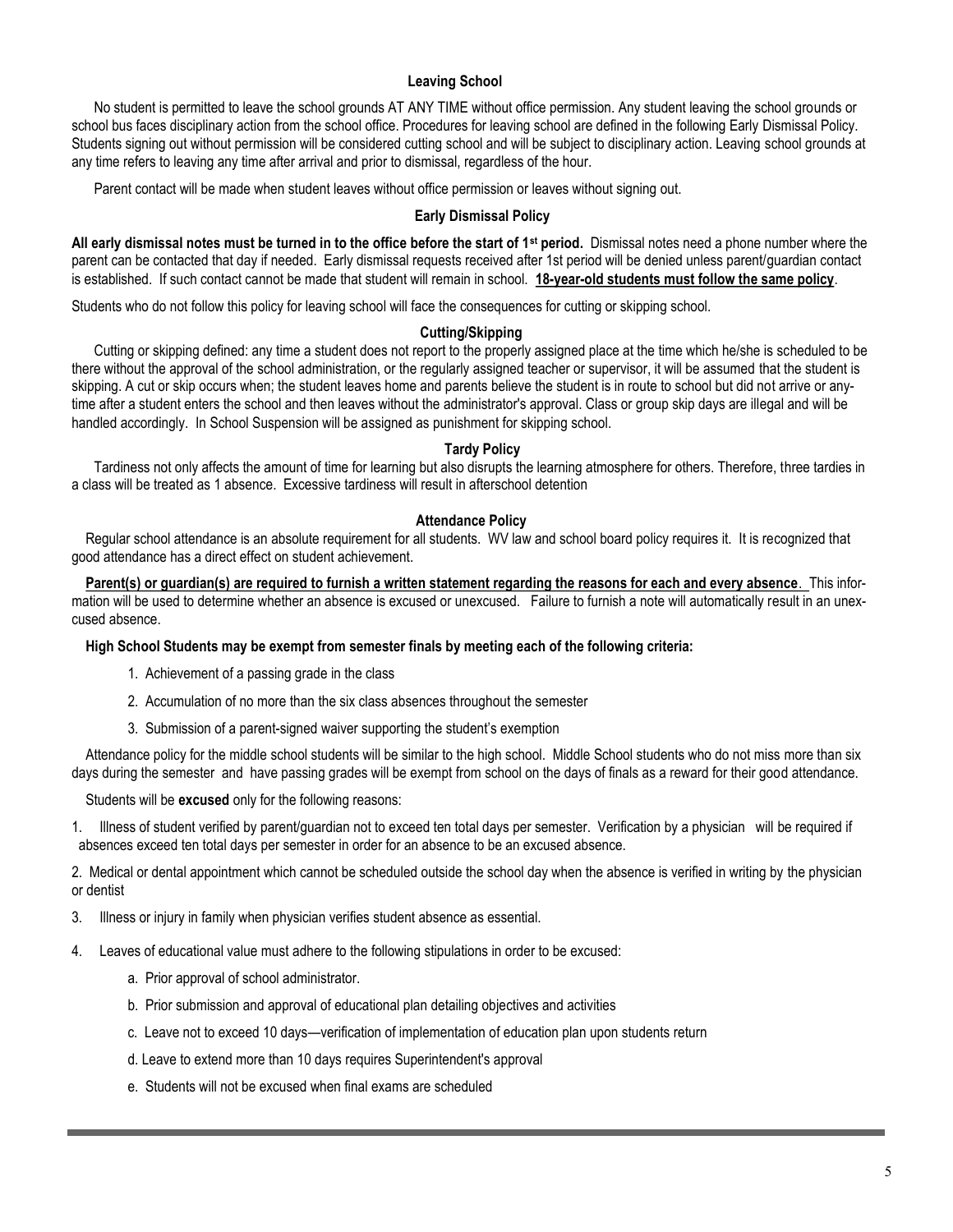Students will be **exempt** for the following reasons:

5. Calamity, such as fire in the home, flood, or family emergency upon approval by the school principal.

6. Death in the family, limit of five days for the death of mother, father, or guardian; limit of three days for other family members except in extraordinary circumstances. "Other family members" shall be defined as brother, sister, grandmother, grandfather, aunt, uncle, brother-in-law, sister-in-law, brother's children, sister's children, student's child (children), or any person living in the same household.

- 7. Hospitalization
- 8. Legal obligations with verification
- 9. Failure of the bus to run or extremely hazardous conditions
- 10. Observance of religious holidays

#### **Unexcused Absences**

Any absence not meeting the above requirements for excused/exempt absences shall be considered an unexcused absence. This includes out-ofschool suspension. Class periods missed without excusable reasons will count as 1/8 of a day and will be used when calculating the total number of days absent. Tardies without excusable reasons will also be used when calculating unexcused absences by counting three tardies as an unexcused class period.

When a student acquires three total unexcused absences for the school year, parents will receive a letter regarding truancy from the assistant principal. When a student reaches 5 days unexcused absence for the school year a parent/administrator conference will be scheduled That requires the parent and student to attend. When a student reaches 10 days unexcused for the school year, the student and parents will be referred to the courts for truancy.

When a student misses 15 total or 10 consecutive unexcused days for the school year, he will lose his driver's license and is referred to the court system for truancy violations. Any student who loses a driver's license due to excessive truancy shall be required to attend school for a semester and make academic progress, as evidenced by passing grades, in order for the license to be reinstated.

#### **Students who request an enrollment form to obtain a driver's license for the first time will be given the form only if they have not exceeded 15 total or 10 consecutive unexcused absences for the school year to date.**

#### **Obtaining Student Driver Eligibility Certificate (WV State Policy 126-84-1)**

1. Student must maintain satisfactory academic progress. Satisfactory academic progress is defined as earning a minimum of five (5) credits to allow for graduation in five (5) years. Three (3) of the five (5) credits earned annually must be from the core requirements.

- 2. Students who miss ten (10) consecutive to fifteen (15) total unexcused absences during a school year will be ineligible to apply for a driver's license. **Students having a drivers license who miss ten (10) consecutive or fifteen (15) total unexcused absences during a school year will have their license revoked.**
- 3. Suspension which includes any of the following behaviors when committed on the premises of an educational facility, at a school sponsored function or on a school bus will result in the denial of licensure.
	- A. Assualt and/or battery on school employees
	- B. Possessing deadly weapons
	- C. Sale of a narcotic drug
	- D. Committing an act or engaging in conduct that would constitute a felony under West Virginia Code if committed by an adult
	- E. Unlawfully possessing a controlled substance governed by the uniform controlled substance act.

#### **Student Illness**

Students who are too ill to remain in class are to request permission from the teacher to report to the office. Any student too ill to remain in school may be excused by the school nurse to return home if a responsible person is home to arrange transportation and care for him/her. Students are **NOT** to report to the restroom or locker rooms WITHOUT office permission. In all cases of serious accidents, the office is to be notified immediately. Parents of students who have special health problems or needs must inform the school. The Health Nurse or Aide shall do the administration of all medication to pupils. Pupils requiring medications at school must have a signed Medication Form on file in the office and a prescription from the family physician that identifies the type, dosage, and purpose of the medication. The school requires WRITTEN statements from the parents giving permission to give the medication prescribed by the physician. The school **will not provide students with any other medication.**

#### **Student Withdrawal**

Any student withdrawing or transferring from school must report to the office to turn in all library books and textbooks, pay outstanding fees, and complete the appropriate withdrawal forms.

#### **Hall Pass**

Each student will have a designated place to be each period during the school day. In order for a student to move from one supervised area to another he/she must have a valid pass. Each teacher will have a clip board with a sign out sheet on it. The student must fill out the sheet. The student must also fill out their agenda and carry it with them as their hall pass.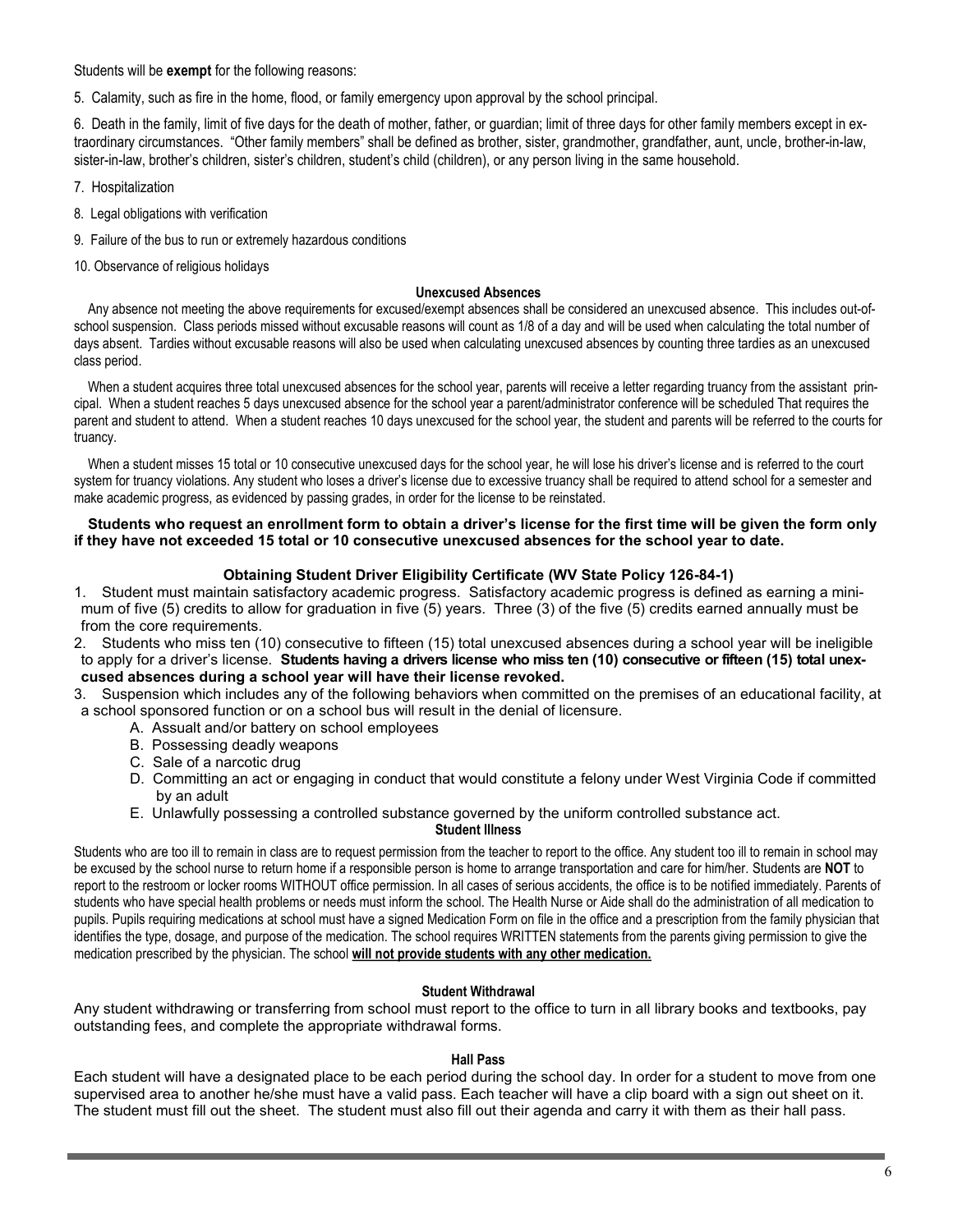#### **Computer Use Policy**

The following rules and policies are in effect for all students using computers at Clay-Battelle High School. Violations of these rules and policies will result in the loss of computer privileges and appropriate disciplinary actions by the school administration.

1. I will use my CBHS computer/Internet account for authorized, assigned class work only. (When working on the computer or Internet, I will have a verifiable teacher assignment)

2. I will protect my computer, chrome book, password, and account ID at all times to prevent possible theft of my work and/or compromise of the system security.

3.I will respect the rights of my school and others. I am a representative of Clay-Battelle High School when using the computer and/or Internet and will act responsibly at all times.

4. I will meet with my classroom teacher or lab administrator if I need assistance using computers, equipment, or Internet.

5. I will use electronic mail for class related work only. I will only send mail that my parents and school administrators would be comfortable reading.

6. I will notify my teacher immediately if I access questionable or harassing files or Internet sites.

7. I will give a printed copy of any questionable or harassing message to my classroom teacher immediately upon receipt.

8. I will abide by all copyright laws.

9. I will use only authorized software.

#### **10. I will abide by the Monongalia County Computer Use Policy and the WV Department of Education's Computer Use Policy**.

11. I will not add software to computers, delete software from computers, copy software, rename software, or alter any existing software on computers.

12. I understand that vandalism or any attempt to harm or destroy data, software, or equipment will result in revocation of computer privileges.

#### **School Dances**

All school dances must have the minimum of two faculty chaperons and six parent chaperons. The sponsoring group must approve arrangements and dates with the principal. The closing times for all dances is 11 p.m. Dances are for CBHS students only Exceptions are the formal" dances each year (Homecoming, Junior/Senior Prom) at which guests will be permitted and the time extended. Blue Jeans are not acceptable attire for formal dances. Students coming in this attire will not be permitted to attend. Attending students are permitted one outside guest for whom he/she is responsible with office approval prior to the dance. The sponsoring group is responsible for removing all decorations and cleaning up after the dance. Students and guests who leave the building before the end of the dance must sign-out and are not permitted to re-enter.

\*\*\*Middle School students **will not** attend high school dances \*\*\*High School students **will not** attend middle school dances

#### **Backpacks/Bags**

Backpacks and bags may be used to transport books and materials from home to school but must be put in the locker upon arrival until the end of the school day. Backpacks, bags and purses are not allowed in classrooms. The exemption being if you are a middle school student who has 7th or 8th period on the 1st floor, you may take your backpack to those classes and leave them in the area designated by the teacher.

#### **Books**

Students are responsible for all books, tools, and materials issued to them or checked from the library. Students should care for them as best as they can. The student responsible for said book must pay for any lost or damaged textbooks.

#### **Homework Policy**

Homework is considered an integral part of the educational process at CBHS. However, not all classes require regular and/or daily homework, nor does the school require a set number of minutes to be given for each class.

The overall policy regarding homework is one in which the homework will aid in bringing about higher achievement through understanding, successful completion of learning standards, and reinforcements of concepts and /or skills to be mastered.

In the event a student is absent they will have one day for each day absent to make up missed work. If a child is suspended from school they will be given the opportunity to make up missed work. **Students must request missed work from their teacher**.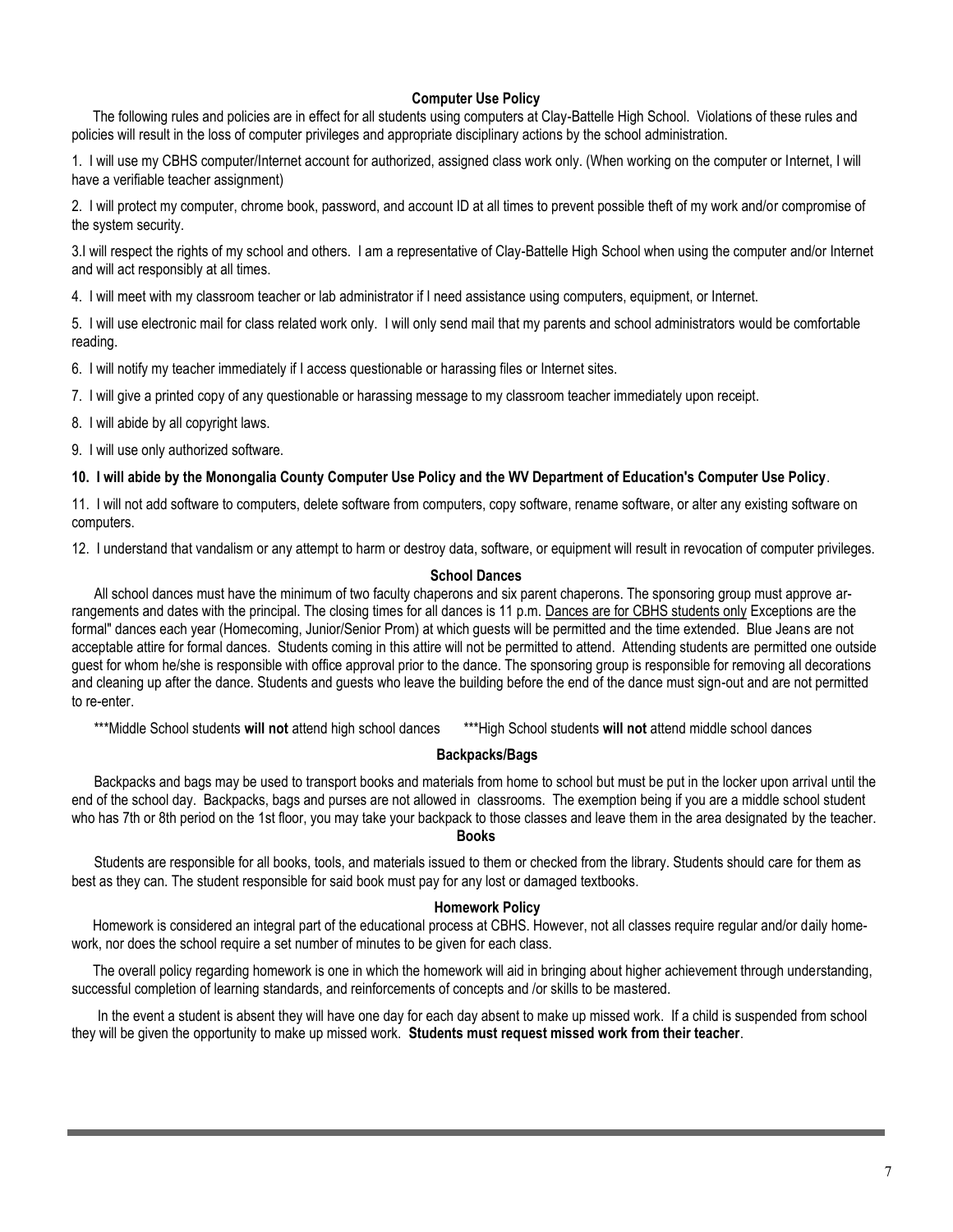#### **Fire Drills**

State law requires that ten fire drills be held during the school year. Fire drill procedures will be discussed in all classes. Due to the serious nature of this activity, students must become familiar with all procedures and give their full attention and cooperation during the drills. No electronic devices are to be used during the fire drills

#### **Lockers**

Lockers and locks are issued to students in good working order. The locks and lockers remain the property of the school, and any student will be assessed for any damaged property during use. Students shall **NOT** give other students their combination nor shall any student change lockers without permission from the administration. **Lockers are to be kept locked at all times.** Failure to do so will breach security for the locker areas. Hallway lockers are not to be shared by more than one person.

However, the school cannot accept responsibility for loss or theft from lockers. To maintain the integrity of the school environment and to protect other students, school officials may at any time inspect lockers.

#### **Library**

Books may be checked out for a period of two-weeks and may be renewed unless there is a waiting list for a particular book. The penalty for an overdue book is 5 c per school day. Many reference books and magazines may be taken from the library on overnight checkout. The penalty for each of these items is  $10<sup>c</sup>$  per day.

Students are encouraged to take advantage of the many opportunities (books, magazines, A-V materials, etc.) provided by the library.

#### **Production Room**

The production room is for teacher use in planning and preparation of materials. This room is off limits to **ALL STUDENTS** at all times.

#### **Visitors**

State law prohibits non-students from being on school property without the consent of the school principal. All visitors **MUST** report to the office upon entering the school grounds and building to sign in. When picking up a child, ones drivers license must be Xeroxed for identification. Violators may be fined and imprisoned. Students are not allowed to have friends visit the school during lunch hour, during school hours, or after school during extracurricular practice. Parents and guardians are always encouraged to visit the school.

Visitors with purpose to enter and go beyond office area must leave their drivers license with the secretary as they sign in. Upon leaving they will sign out and retrieve their license.

#### **Student Driving**

It is a student's privilege to drive to school not a right. Students must adhere to the driving policy. Parents will be notified if the following begins to occur:

- Attendance problems (receiving attendance letter because of excessive absences)
- Tardiness to 1st period (students are to be in 1st period before tardy bell rings).
- Skipping school (leaving without signing out or parent notification to administration)
- Parking in undesignated areas (Parking lot around school and gravel areas in front of building and on the west end are for staff and visitors).
- **Student parking is on the strip, along route 7.**
- Reckless driving in and out of parking lot or pulling out before bus departure

#### **Athletic Events**

All school rules and policies that apply to students during school hours also apply to them during athletic events whether home or away. ALL students are to be seated in the bleachers during the games. They are not permitted to be standing around the concession stand.

To ensure the safety of spectators, there is to be no horseplay, no throwing of balls, etc.

Once students have paid to get into the game they are not to leave until the game is over or parents have come to pick them up. Students repeatedly violating the above will be banned for the remainder of the season.

Good sportsmanship is to be exhibited by students and adults alike. Anyone becoming unruly or abusive to game officials, coaches, players, or media will be asked to leave the premises.

Announced at all athletic events inside and out, there is to be no use of tobacco on school property by student or adult.

Announced at all athletic events inside and out, there is to be no use of tobacco on school property by student or adult. This is a state law and it is to be enforced. Use of tobacco on school property may result in a fine and court costs.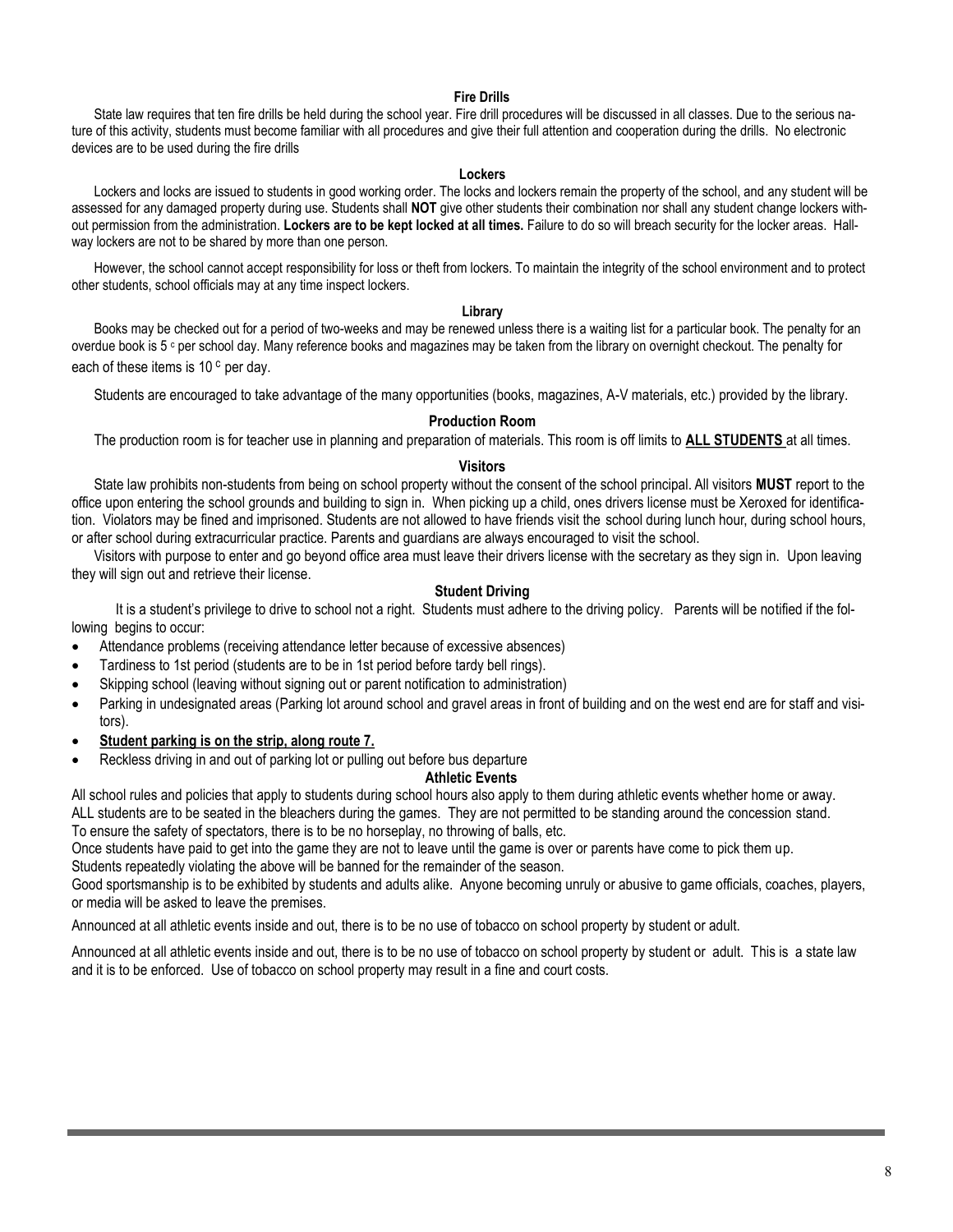#### **CBHS Athletic Department Policy on Drug, Alcohol, and Tobacco Use**

If an athlete is caught using or possessing alcohol or drugs in school, on school property, or at extra-curricular activities county policy will be followed. In addition to the county policy of an five-day suspension, the athlete will be suspended from 10% of their games for the first offense. The five-day suspension period will not be counted toward any other unexcused absence policy set by the individual sport. After the five day suspension the student will be permitted to return to practice. They will practice during regular practice sessions but will not participate in game play until they have sat out for 10% of their season. (As determined by WVSSAC policy/standard) If a second offense occurs the student will suffer a 365-day dismissal from athletics.

If a student is caught using or possessing tobacco in school, on school property, or at extra curricular activities county policy will be followed. In addition to county policy the athlete will be governed by the following for athletics:

- 1. First Offense----------10% of season
- 2. Second Offense------20% of season
- 3. Third Offense---------30% of season
- 4. Fourth Offense-------40% of season
- 5. Etc.

For any incident resulting in suspension:

- 1. While suspended---no practice, no games
- 2. Further disciplinary action will be established by each individual sport.

#### **Grading Scales**

| Senior High (9-12) Grading Scale |   |            | Middle School (6-8) Grading Scale |            |
|----------------------------------|---|------------|-----------------------------------|------------|
|                                  | A | $93 - 100$ | A                                 | $90 - 100$ |
|                                  | в | $85 - 92$  | В                                 | $80 - 89$  |
|                                  | C | $75 - 84$  | C                                 | $70 - 79$  |
|                                  | D | $65 - 74$  | D                                 | $60 - 69$  |
|                                  | F | $0 - 64$   | F                                 | $0 - 59$   |

**Any middle school student scheduled in a high school class ( Math I , Spanish I, Chinese 1 or etc.) will follow the grading scale for the high school and will also follow the high school finals schedule for that class.**

| Senior High Honor Society 3.4 GPA |         | Middle School Honor Society 3.0 |       |
|-----------------------------------|---------|---------------------------------|-------|
| Senior High Honor Roll            | 3.4 GPA | Middle School Honor Roll        | - 3.0 |

#### **ITEMS / MATERIALS DROPPED OFF FOR STUDENTS**

Students will no longer be called from class to pick up items dropped off in the office for the. All materials, clothing food ETC. dropped off for a student will remain in the office until that students lunch period or the next available break in classes. Please do not request that students be called from class to get these materials. This creates an educational disruption for your child and the rest of the students in class. This procedure will allow students to remain in class and receive uninterrupted instruction until the next available break. Parents needing to administer medication to their child will be an exception to this rule.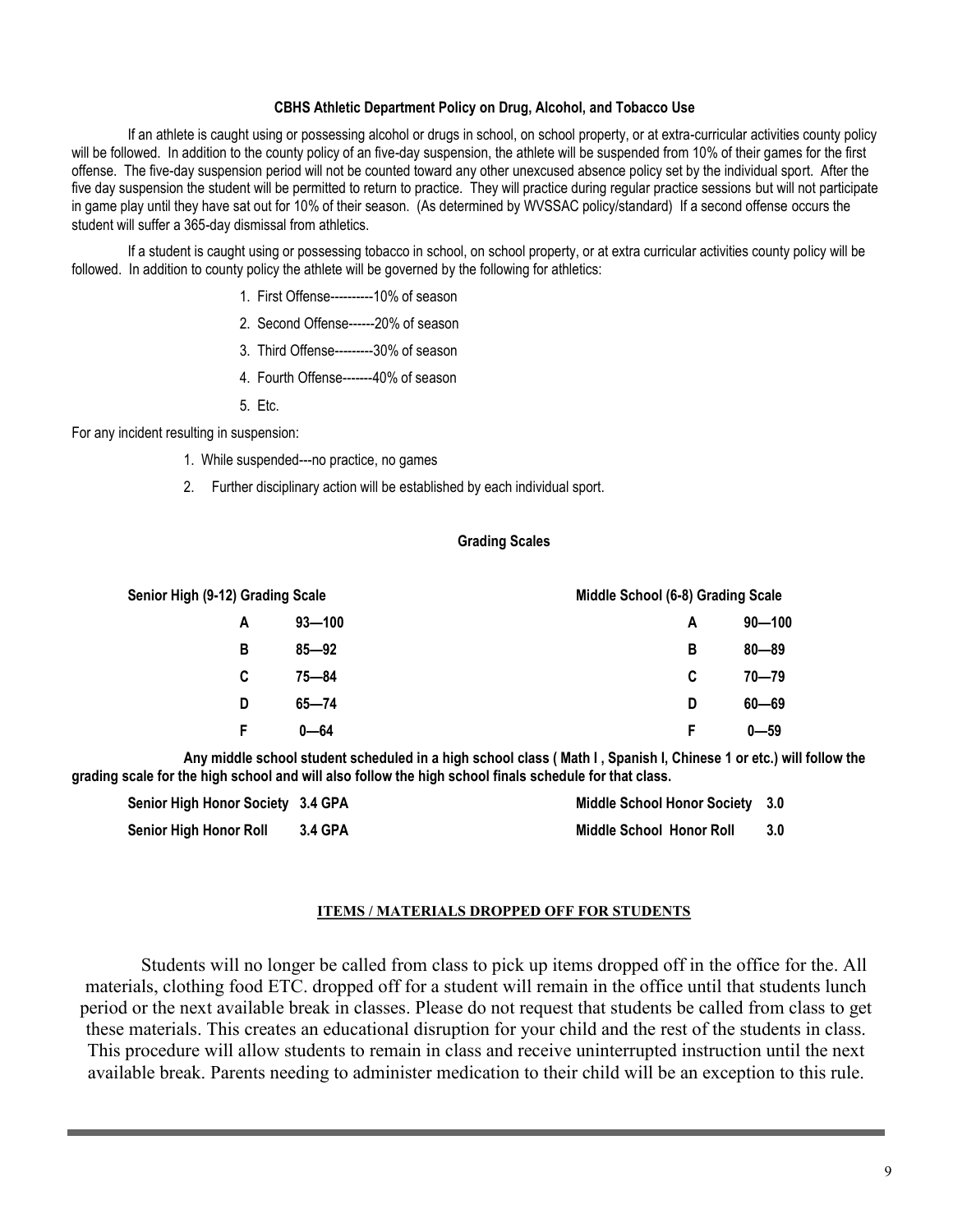| <b>Teachers-Professional Development</b>         | <b>August 15-17</b>     | Prof. Dev./Opening Prep |
|--------------------------------------------------|-------------------------|-------------------------|
| First Day for Students (1-12)                    | August 18               |                         |
| <b>Open House</b>                                |                         |                         |
| <b>Labor Day</b>                                 | September 5             | <b>No School</b>        |
| <b>Midterm</b>                                   | September 19            |                         |
| <b>Open House</b>                                | September 22            | $3:00 - 6:00$           |
| Accrued Day (2hr Early dismissal for students)   | September 30            | 12:35 dismissal         |
| <b>Continuing Education Day/Faculty Senate</b>   | October 17              | <b>No Students</b>      |
| <b>End of Quarter</b>                            | October 21              |                         |
| <b>Report Cards</b>                              | October 28              |                         |
| Teacher Conferences                              | November 3              | $4:30 - 7:30$           |
| <b>Election Day</b>                              | November 8              | No Students             |
| <b>Veteran's Day</b>                             | November 11             | <b>No Students</b>      |
| <b>Teacher-Pupil Parent Conference</b>           | November 21             | <b>No Students</b>      |
| Out of Calendar Days / Holiday0                  | November 22, 23, 24, 25 | <b>No Students</b>      |
| <b>Midterm</b>                                   | December 1              |                         |
| Accrued Day (2 hr. Early dismissal students)     | December 22             | 12:35 dismissal         |
| <b>Final Exams</b>                               |                         |                         |
| <b>Outside School Environment Day</b>            | December 23             | <b>No Students</b>      |
| Holiday                                          | December 26             | <b>No Students</b>      |
| <b>Outside School Environment Day</b>            | December 27             | <b>No Students</b>      |
| Out of Calendar Days                             | December 28, 29         | No Students             |
| Outside School Environment Day                   | December 30             | No Students             |
| <b>Holiday</b>                                   | January 2               | Holiday                 |
| Accrued Day (2hr early dismissal students)       | January 6               | 12:35 Dismissal         |
| <b>End of 1st Semester</b>                       | January 12              |                         |
| <b>Martin Luther King Day</b>                    | January 16              | <b>No Students</b>      |
| <b>1st Semester Report Cards</b>                 | January 20              |                         |
| Midterm                                          | February 14             |                         |
| Outside School Environment Day                   | February 24             | No Students             |
| <b>Accrued Day (2hr Early Dismissal</b>          | March 14                | 12:35 Dismissal         |
| <b>End of Third Quarter</b>                      | March 20                |                         |
| <b>Report Cards</b>                              | March 27                | <b>No Students</b>      |
| <b>Outside Environment Day</b>                   | March 31                | <b>No Students</b>      |
| Out of Calendar Day                              | April 13                | <b>No Students</b>      |
| Outside Environment Day                          | April 14                | No Students             |
| Out of Calendar Day                              | April 17 & 18           | No Students             |
| Midterm                                          | April 26                |                         |
| Accrued Day (2 hr early dismissal)               | <b>May 23</b>           | 12:35 Dismissal         |
| <b>Memorial Day</b>                              | <b>May 29</b>           | <b>No Students</b>      |
| End of 2 <sup>nd</sup> Semester                  | <b>May 30</b>           |                         |
| <b>Outside School Environment Day</b>            | May 30 & 31             | <b>No Students</b>      |
| <b>Prep for School Closing</b>                   | June 5                  | <b>No Students</b>      |
| Days that may be converted to instructional Days | June 6 - 30             | $10-1$                  |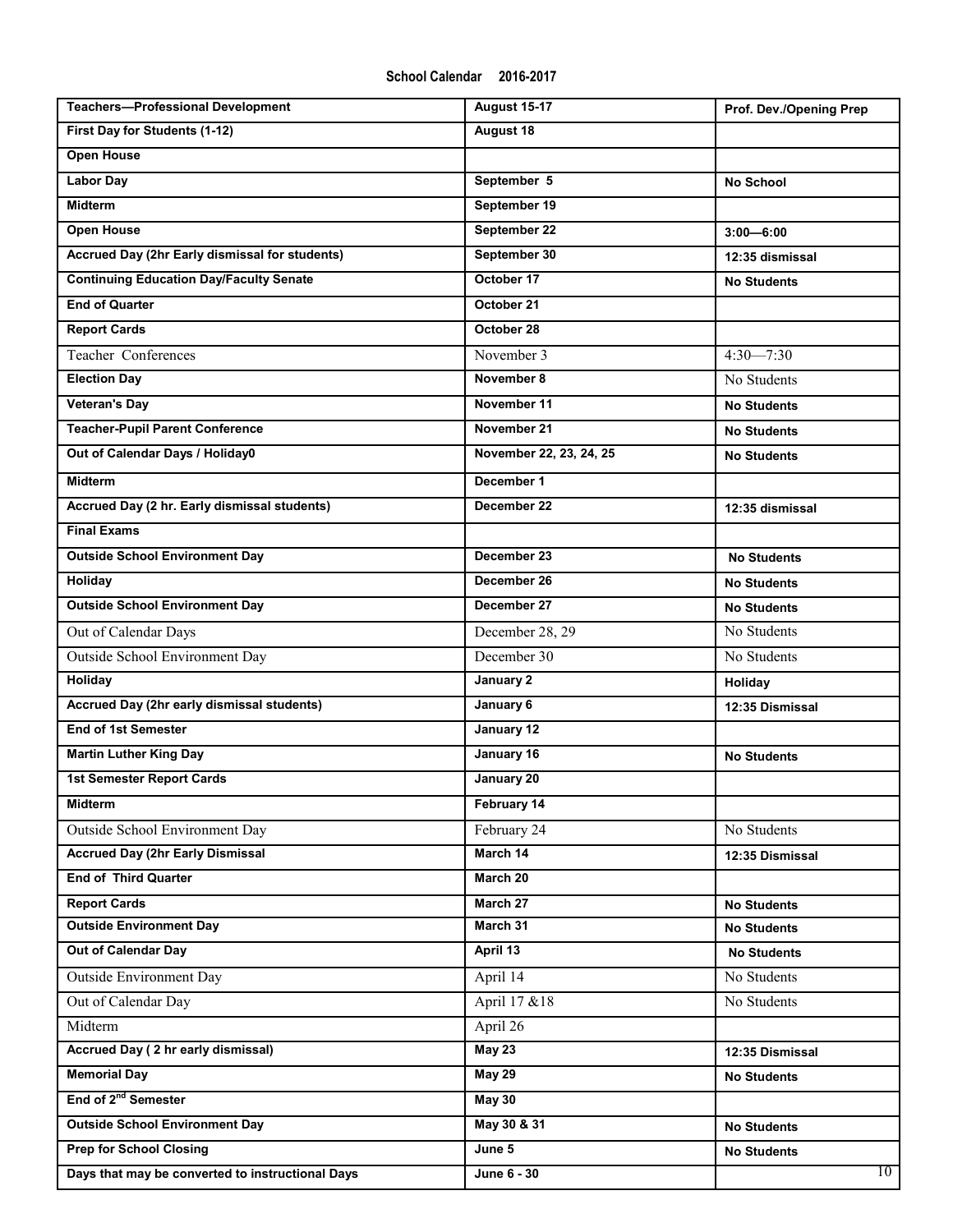**If you have need to speak with a teacher the following is a list of teachers and their planning times. You may call the school and leave a message with the secretary to speak with that teacher or you may contact the teacher through email via EDLINE**

| <b>TEACHER</b>           | <b>PLANNING PERIOD</b>         | <b>TIME</b>                 |
|--------------------------|--------------------------------|-----------------------------|
| Allar, Justin            | 3rd                            | $9:20 - 10:05$              |
| Ammons, Eric             | 1st                            | $7:35 - 8:22$               |
| <b>Bailey, Matthew</b>   | 1st                            | $7:35 - 8:22$               |
| <b>Bowers, Jennifer</b>  | 1st (Sem 1) / 8th (Sem 2)      | 7:35-8:22 / 1:50-2:35       |
| <b>Corder, Denice</b>    | <b>Assistant Principal</b>     |                             |
| <b>Cottrell, David</b>   | <b>Principal</b>               |                             |
| Dawson, Christie         | 1st (Sem 1) / 8th (Sem 2)      | $7:35 - 8:22 / 1:50 - 2:35$ |
| Harper, Christina        | <b>Guidance Counselor</b>      |                             |
| Hatchett, Staci          | 2nd                            | $8:25 - 9:10$               |
| Haught, Rachel           | Librarian                      |                             |
| Hunt, Christina          | 2nd                            | $8:25 - 9:10$               |
| Joyce, David             | 2nd                            | $8:25 - 9:10$               |
| Joyce, Kristy            | 7th                            | $1:02 - 1:47$               |
| Kisner, Josh             | 3rd                            | $9:20 - 10:05$              |
| Knotts, Beth             | 3rd                            | $9:20 - 10:05$              |
| Kolb, Chelsa             | 3rd                            | $9:20 - 10:05$              |
| Kwiatkowski, Jennifer    | 4th                            | 10:08-10:53                 |
| Mankey, Linda            | <b>Speech</b>                  |                             |
| <b>Martino, Annette</b>  | 4th                            | 10:08-10:53                 |
| <b>Mattingly, Nicole</b> | 7th                            | 1:02 1:47                   |
|                          | <b>Middle School Counselor</b> |                             |
| <b>McDonald, Suzanne</b> | 3rd                            | $9:20 - 10:05$              |
| Nelson, Cassie           | 1st                            | $7:35 - 8:22$               |
| Patterson, Sherri        | 3rd                            | $9:20 - 10:05$              |
| Richardson, Debra        | 1st                            | $7:35 - 8:22$               |
| <b>Rinehart, Marcy</b>   | 4th                            | 10:08-10:53                 |
| Saul, Kent               | 4th                            | 10:08-10:53                 |
| Soderholm, Scott         | <b>TIS/Academic Coach</b>      |                             |
| <b>Starkey, Carmen</b>   | 8th                            | $1:50 - 2:35$               |
| <b>Steele, Doug</b>      | 5th                            | 10:56-11:41                 |
| <b>Tennant, Tara</b>     | 7th                            | $1:02 - 1:47$               |
| <b>Trent, Laura</b>      | 1st                            | $7:35 - 8:22$               |
| Varner, Harold           | <b>Athletic Director</b>       |                             |
| Wilson, Ryan             | 4th                            | 10:08-10:53                 |
| <b>Wood, Matthew</b>     | 8th                            | $1:50 - 2:35$               |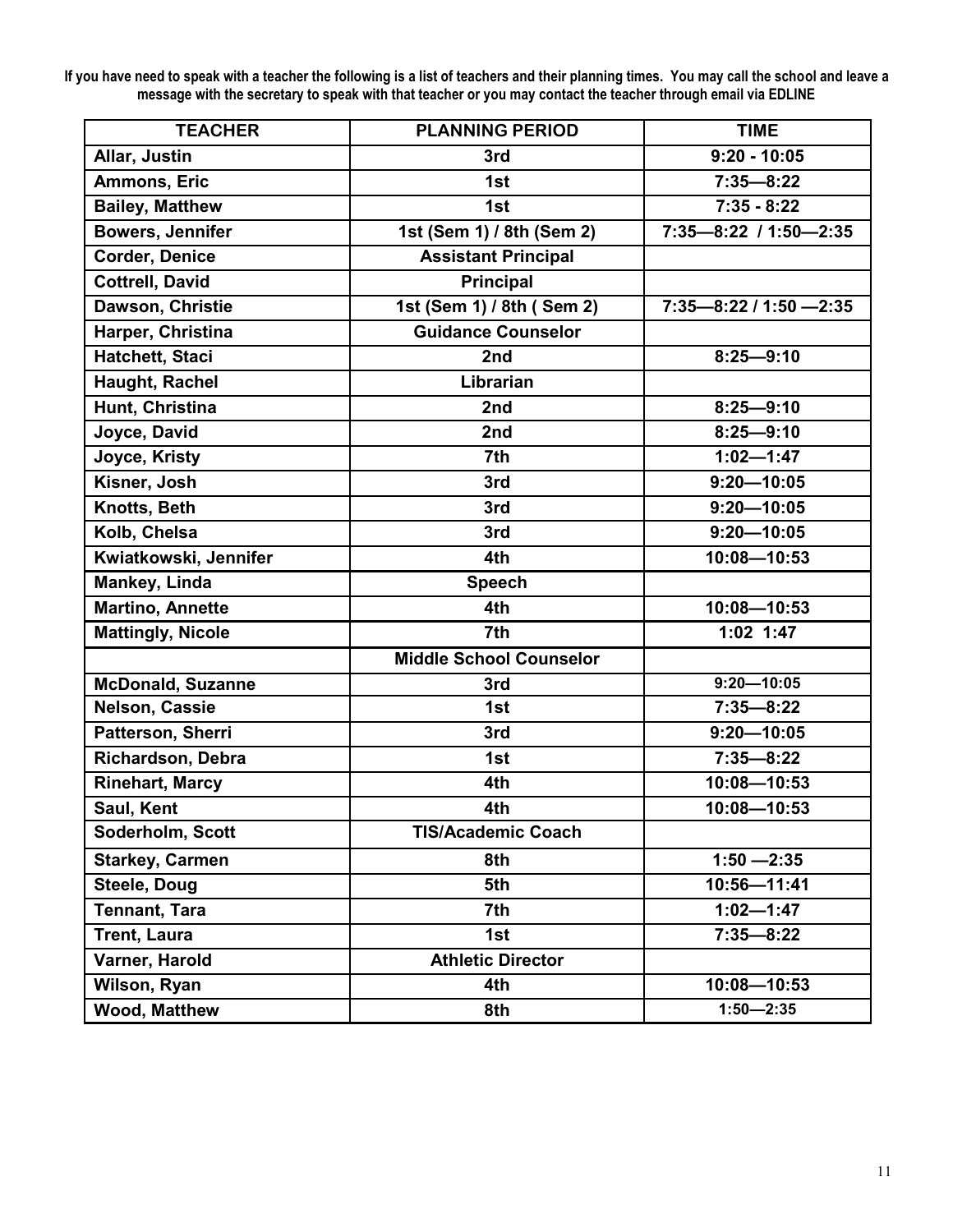# **TEACHERS ARE TO BE IN ASSIGNED AREAS AT 7:00 A.M.**

## **BELL SCHEDULE**

### **2016-2017**

# **REGULAR BELL SCHEDULE**

| 7:00—7:30        | <b>Teacher Collaboration</b> |
|------------------|------------------------------|
| 7:30-7:35        | Lockers & 1st Period         |
| $7:35 - 8:22$    | 1st period                   |
| $8:25 - 9:10$    | 2nd period                   |
| 9:11—9:20        | Grab & Go                    |
| $9:20 - 10:05$   | 3rd Period                   |
| $10:08 - 10:53$  | 4th Period                   |
| 10:56-11:41      | M.S. 5th Period              |
| 11:01            | <b>MTEC Departs</b>          |
| 10:53—11:23      | High School Lunch            |
| 11:41—12:11      | Middle School Lunch          |
| $11:26 - 12::11$ | H.S. 5th Period              |
| 12:14-12:59      | 6th Period                   |
|                  |                              |
| $1:02 - 1:47$    | 7th Period                   |

## **2 HOUR DELAY SCHEDULE 9:00—9:30 Teacher Collaboration**

1<sup>st</sup> SEMESTER FINALS Dates TBA 2<sup>ND</sup> SEMESTER FINALS Dates TBA

#### DAY 1:

| 7:35-9:10 (final)       |  |
|-------------------------|--|
| $9:20 - 10:53$ (final)  |  |
| 10:53-11:23             |  |
| $11:23 - 12:59$ (final) |  |
| $1:02 - 2:35$ (final)   |  |
|                         |  |

Middle school lunches will as normally scheduled on both days

**SEMESTER FINALS**

DAY 2:

| 2nd   | 7:35-9:10 (final)       |  |
|-------|-------------------------|--|
| 4th   | $9:20 - 9:53$ (final)   |  |
| Lunch | 10:53-11:23             |  |
| 6th   | $11:23 - 12:59$ (final) |  |
| 8th   | $1:02 - 2:35$ (final)   |  |
|       |                         |  |

**Middle School Students will run the same schedule as High School.**

#### **2 HOUR EARLY DISMISSAL**

| 9:30—9:35   | Lockers & 1st        | $7:00 - 7:30$ | <b>Teacher Collaboration</b> |
|-------------|----------------------|---------------|------------------------------|
| 9:35—10:10  | 1st Period           | $7:30 - 7:35$ | Lockers & 1st Period         |
| 10:13-10:43 | 2nd period           | $7:35 - 8:05$ | 1st Period                   |
| 10:46—11:16 | 3rd Period           | $8:08 - 8:38$ | 2nd period                   |
| 11:19-11:49 | 4th period           | $8:41 - 9:11$ | 3rd period                   |
| 11:49-12:19 | M\$ Lunch            | 9:11-9:20     | Grab & Go                    |
| 11:52-12:22 | <b>HS 5th Period</b> | $9:23-9:53$   | 4th Period                   |
| 12:22-12:52 | <b>H\$ Lunch</b>     | 9:56-10:26    | 5th period                   |
| 12:22—12:52 | <b>MS 5th Period</b> | 10:29-10:59   | MS 6th Period                |
| 12:55-1:25  | 6th Period           | 10:26-10:56   | <b>H\$ Lunch</b>             |
| 1:28—1:58   | 7th Period           | 10:59-11:29   | <b>HS 6th Period</b>         |
| 2:03-2:35   | 8th Period           | 10:59-11:29   | <b>MS Lunch</b>              |
|             |                      | 11:32-12:02   | 7th Period                   |
|             |                      | 12:05-12:35   | 8th Period                   |
|             |                      |               |                              |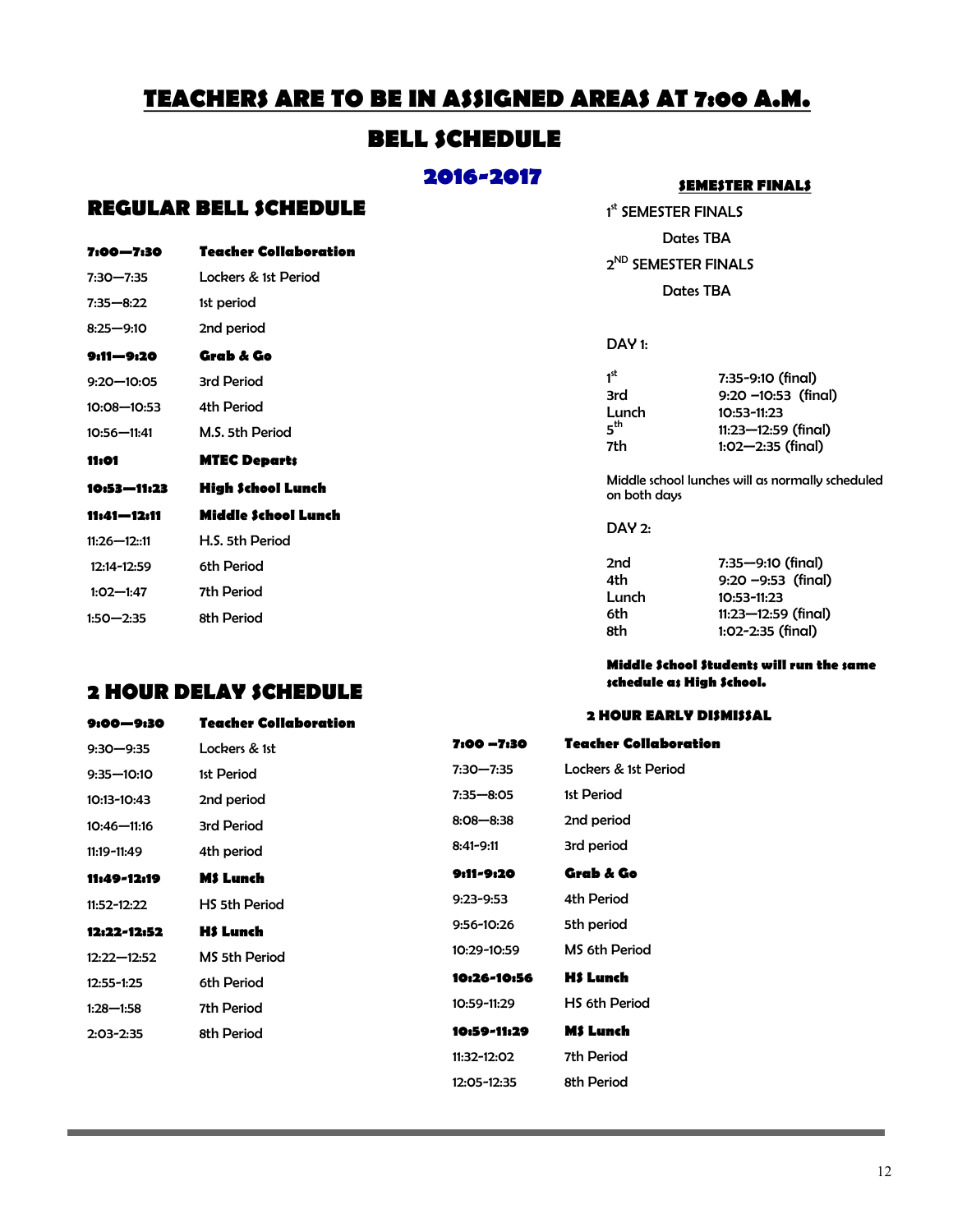| <b>Behaviors</b>                                      | <b>Definitions - Level 1</b>                                                                                                                                                                                                                                                                                                                                                                                             |
|-------------------------------------------------------|--------------------------------------------------------------------------------------------------------------------------------------------------------------------------------------------------------------------------------------------------------------------------------------------------------------------------------------------------------------------------------------------------------------------------|
| Cheating                                              | A student will not plagiarize or copy the work of others or break rules to gain advantage in a com-<br>petitive situation. Interventions for this inappropriate behavior may include academic sanctions in<br>addition to other discipline.                                                                                                                                                                              |
| Deceit                                                | A student will not deliberately conceal or misrepresent the truth, deceive another or cause anoth-<br>er to be deceived by false or misleading information.                                                                                                                                                                                                                                                              |
| Disruptive/                                           | A student will not exhibit behavior that violates classroom/school rules, results in distraction and                                                                                                                                                                                                                                                                                                                     |
| Disrespectful Con-<br>duct                            | obstruction of the educational process or that is discourteous, impolite, bad mannered and/or<br>rude. Behavior is considered disruptive and/or disrespectful if a teacher is prevented from start-<br>ing an activity or lesson, or has to stop instruction to address the disruption.                                                                                                                                  |
| Failure to Serve De-<br>tention                       | A student will not fail to serve an assigned detention of which students and/or parents/guardian<br>have been notified.                                                                                                                                                                                                                                                                                                  |
| Falsifying Identity                                   | A student will not use another person's identification or give false identification to any school offi-<br>cial with intent to deceive school personnel or falsely obtain money or property.                                                                                                                                                                                                                             |
| Inappropriate Ap-<br>pearance                         | A student will not dress or groom in a manner that disrupts the educational process or is detri-<br>mental to the health, safety or welfare of others. A student will not dress in a manner that is dis-<br>tractive or indecent, to the extent that it interferes with the teaching and learning process, includ-<br>ing wearing any apparel that displays or promotes behavior and/or items prohibited by this policy. |
| Inappropriate Display<br>of Affection                 | Students will not engage in inappropriate displays of intimate affection, such as kissing or em-<br>bracing.                                                                                                                                                                                                                                                                                                             |
| Inappropriate Lan-<br>guage                           | A student will not orally, in writing, electronically, or with photographs or drawings, use profanity<br>in general context (not directed toward any individual or group).                                                                                                                                                                                                                                               |
| Possession of Inap-<br>propriate Personal<br>Property | A student will not possess personal property that is prohibited by school rules or that is disruptive<br>to teaching and learning.                                                                                                                                                                                                                                                                                       |
| <b>Skipping Class</b>                                 | In accordance with WVBE Policy 4110 - Attendance, a student will not fail to report to the<br>school's assigned class or activity without prior permission, knowledge or excuse by the school or<br>by the parent/guardian.                                                                                                                                                                                              |
| <b>Tardiness</b>                                      | A student will not fail to be in his/her place of instruction at the assigned time with-<br>out a valid excuse.                                                                                                                                                                                                                                                                                                          |
| Vehicle Parking Vio-<br>lation                        | A student will not engage in improper parking of a motor vehicle on school property.                                                                                                                                                                                                                                                                                                                                     |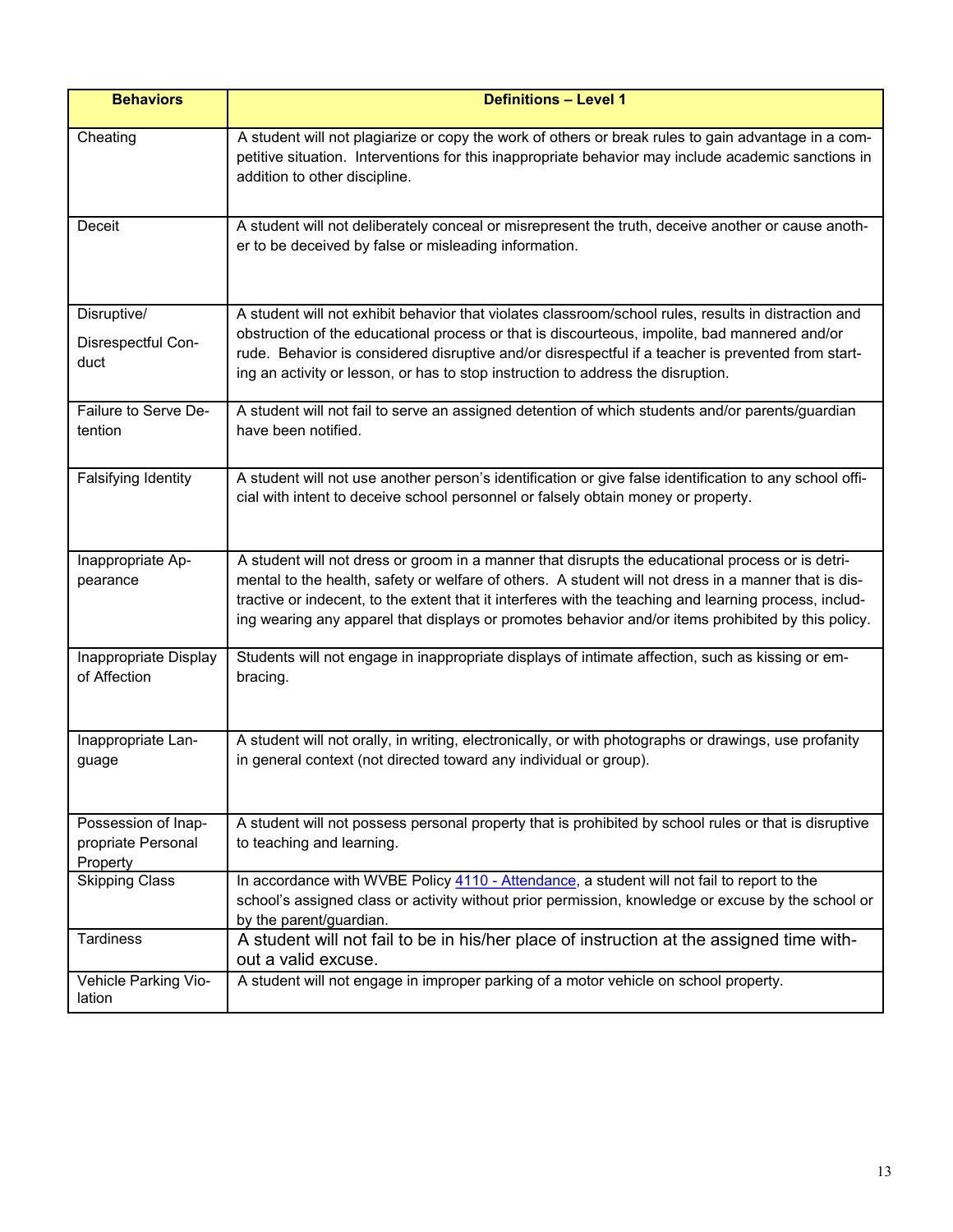| <b>Behaviors</b>                                                                                             | <b>Definitions - Level 2</b>                                                                                                                                                                                                                                                                                                                                                                                                                                                                                                                      |
|--------------------------------------------------------------------------------------------------------------|---------------------------------------------------------------------------------------------------------------------------------------------------------------------------------------------------------------------------------------------------------------------------------------------------------------------------------------------------------------------------------------------------------------------------------------------------------------------------------------------------------------------------------------------------|
| <b>Gang Related Activity</b>                                                                                 | A student will not, by use of violence, force, coercion, threat of violence or gang activity,<br>cause disruption or obstruction to the educational process. Gangs are defined as organized<br>groups of students and/or adults who engage in activities that threaten the safety of the gen-<br>eral populace, compromise the general community order, and/or interfere with the school dis-<br>trict's educational mission. Gang activity includes:                                                                                             |
|                                                                                                              | Wearing or displaying any clothing, jewelry, colors, or insignia that intentionally identifies the<br>student as a member of a gang, or otherwise symbolizes support of a gang.                                                                                                                                                                                                                                                                                                                                                                   |
|                                                                                                              | Using any word, phrase, written symbol or gesture that intentionally identifies a student as a<br>member of gang, or otherwise symbolizes support of a gang.                                                                                                                                                                                                                                                                                                                                                                                      |
|                                                                                                              | Gathering of two or more persons for purposes of engaging in activities or discussions pro-<br>moting gangs.                                                                                                                                                                                                                                                                                                                                                                                                                                      |
|                                                                                                              | Recruiting student(s) for gangs.                                                                                                                                                                                                                                                                                                                                                                                                                                                                                                                  |
|                                                                                                              |                                                                                                                                                                                                                                                                                                                                                                                                                                                                                                                                                   |
| Habitual Violation of<br>School Rules or Poli-<br>cies                                                       | A student will not persistently, as defined by the county, refuse to obey the reasonable and<br>proper orders or directions of school employees, school rules or policies.                                                                                                                                                                                                                                                                                                                                                                        |
| Insubordination                                                                                              | A student will not ignore or refuse to comply with directions or instructions given by school<br>authorities. Refusing to open a book, complete an assignment, work with another student,<br>work in a group, take a test or do any other class- or school-related activity not listed herein,<br>refusing to leave a hallway when requested by a school staff member, or running away from<br>school staff when told to stop, all constitute insubordination/unruly conduct.                                                                     |
| Leaving School With-<br>out Permission                                                                       | A student will not leave the school building, campus of school activity for which the student is<br>enrolled without permission from authorized school personnel.                                                                                                                                                                                                                                                                                                                                                                                 |
| <b>Physical Fight Without</b><br>Injury                                                                      | A student will not engage in a physical altercation using blows in an attempt to harm or over-<br>power another person or persons.                                                                                                                                                                                                                                                                                                                                                                                                                |
| Possession of Imita-<br>tion Weapon                                                                          | A student will not possess any object fashioned to imitate or look like a<br>weapon                                                                                                                                                                                                                                                                                                                                                                                                                                                               |
| Possession of Knife<br>not meeting Danger-<br>ous Weapon Definition<br>(West Virginia Code<br>$§61 - 7 - 2)$ | A student will not possess a knife or knife-like implement under 31/2 inches in length. West<br>Virginia Code $§61$ -7-2 clarifies that a pocket knife with a blade $3\frac{1}{2}$ inches or less in length, a<br>hunting or fishing knife carried for sports or other recreational uses, or a knife designed for<br>use as a tool or household implement shall not be included within the term "knife" as defined<br>as a deadly weapon unless such knife is knowingly used or intended to be used to produce<br>serious bodily injury or death. |
| Profane Language/<br>Obscene Gesture/<br>Indecent Act Toward<br>An Employee or<br>A Student                  | A student will not direct profane language, obscene gestures or indecent acts towards a<br>school employee or a fellow student. This inappropriate behavior includes but is not limited<br>to, verbal, written, electronic and/or illustrative communications intended to offend and/or hu-<br>miliate.                                                                                                                                                                                                                                           |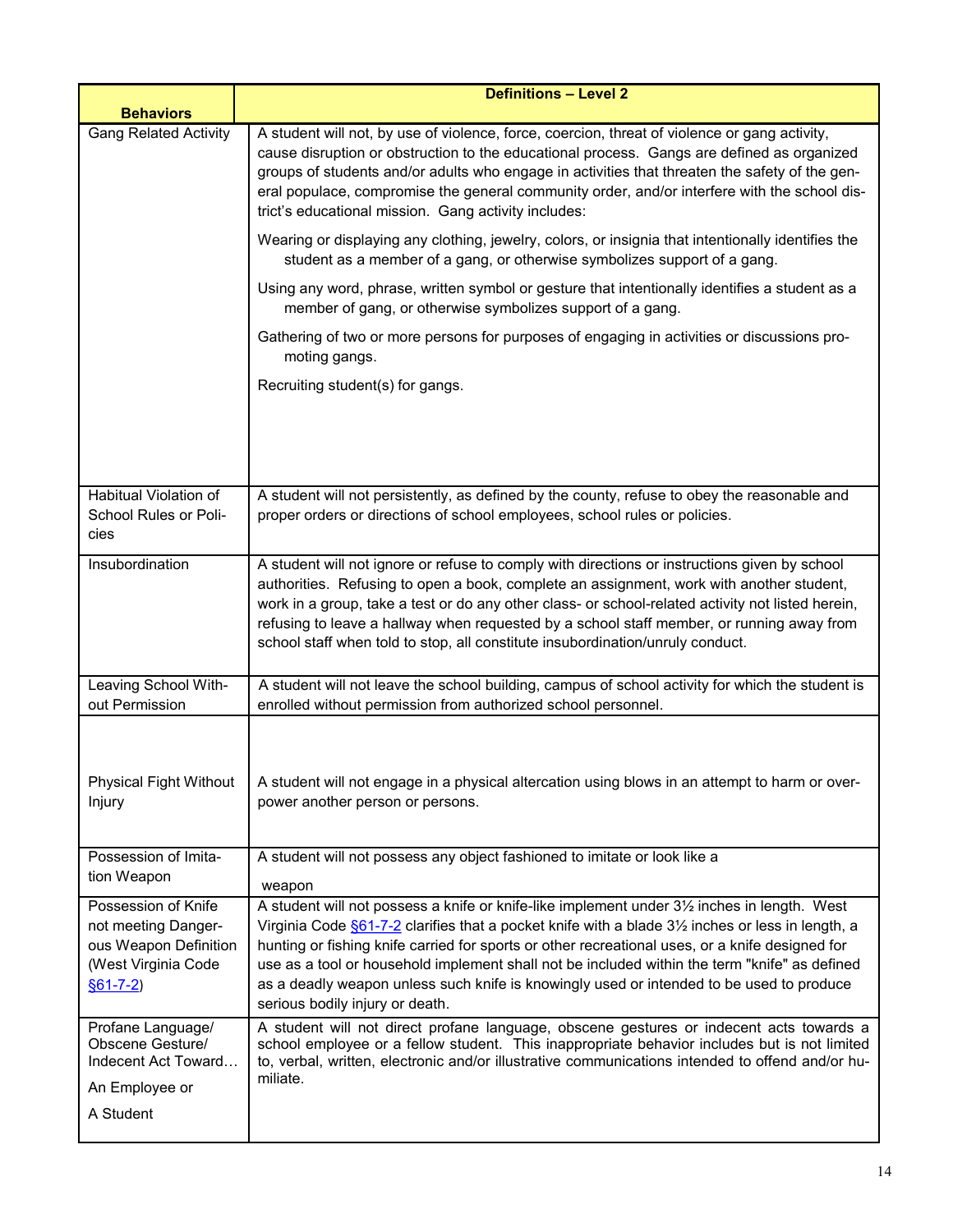| Profane Language/<br>Obscene Gesture/<br>Indecent Act To-<br>ward | A student will not direct profane language, obscene gestures or indecent acts towards a<br>school employee or a fellow student. This inappropriate behavior includes but is not limited to,<br>verbal, written, electronic and/or illustrative communications intended to offend and/or humili-<br>ate. |
|-------------------------------------------------------------------|---------------------------------------------------------------------------------------------------------------------------------------------------------------------------------------------------------------------------------------------------------------------------------------------------------|
| An Employee or                                                    |                                                                                                                                                                                                                                                                                                         |
| A Student                                                         |                                                                                                                                                                                                                                                                                                         |
| <b>Technology Misuse</b>                                          | A student will not violate the terms of WVBE Policy 2460, Safety and Acceptable Use of the<br>Internet by Students and Educators.                                                                                                                                                                       |

| <b>Behaviors</b>                                   | <b>Definitions - Level 3</b>                                                                                                                                                                                                                                                                                                                                                                                                                                                                                                                                    |
|----------------------------------------------------|-----------------------------------------------------------------------------------------------------------------------------------------------------------------------------------------------------------------------------------------------------------------------------------------------------------------------------------------------------------------------------------------------------------------------------------------------------------------------------------------------------------------------------------------------------------------|
| Battery Against a<br>Student                       | A student will not unlawfully and intentionally injure another student.                                                                                                                                                                                                                                                                                                                                                                                                                                                                                         |
| <b>Defacing School</b><br>Property/ Vandal-<br>ism | A student will not willfully cause defacement of or damage to property of the<br>school or others. Actions such as writing in school textbooks or library books,<br>writing on desks or walls, carving into woodwork, desks, or tables, and spray<br>painting surfaces are acts of defacement. Examples of damage to school proper-<br>ty include, but are not limited to, ruining bulletin boards, intentionally clogging the<br>plumbing system, breaking light bulbs or fixtures, and damaging school equip-<br>ment to the point where repair is necessary. |
| False Fire Alarm                                   | A student will not knowingly and willingly set off a fire alarm without cause.                                                                                                                                                                                                                                                                                                                                                                                                                                                                                  |
| Fraud/Forgery                                      | A student will not deceive another or cause another to be deceived by false or misleading in-<br>formation or sign the name of another person in order to obtain anything of value or defraud<br>authorities.                                                                                                                                                                                                                                                                                                                                                   |
| Gambling                                           | A student will not engage in any game of chance or contest wherein money or other items of<br>monetary value are awarded to the winner, except for those games and contests authorized<br>as official school functions.                                                                                                                                                                                                                                                                                                                                         |
| Hazing                                             | A student will not haze or conspire to engage in the hazing of another person. "Hazing"<br>means to cause any action or situation which recklessly or intentionally endangers the mental<br>or physical health or safety of another person or persons to destroy or remove public or pri-<br>vate property for the purpose of initiation or admission into or affiliation with, or as a condition<br>for continued membership in, any activity or organization, including both co-curricular and ex-<br>tra-curricular activities.                              |
| Improper or Negli-<br>gent Operation of            | A student will not intentionally or recklessly operate a motor vehicle, on the grounds of any<br>educational facility, parking lot, or at any school-sponsored activity, so as to endanger the                                                                                                                                                                                                                                                                                                                                                                  |
| a Motor Vehicle<br>Larceny                         | safety, health or welfare of others.<br>A student will not, without permission, take another person's property or have another per-<br>son's property in his or her possession. Property valued at \$1,000 or more will increase this<br>behavior to a Level 4 because it is considered a felony in accordance with West Virginia Code<br>§61-3-13.                                                                                                                                                                                                             |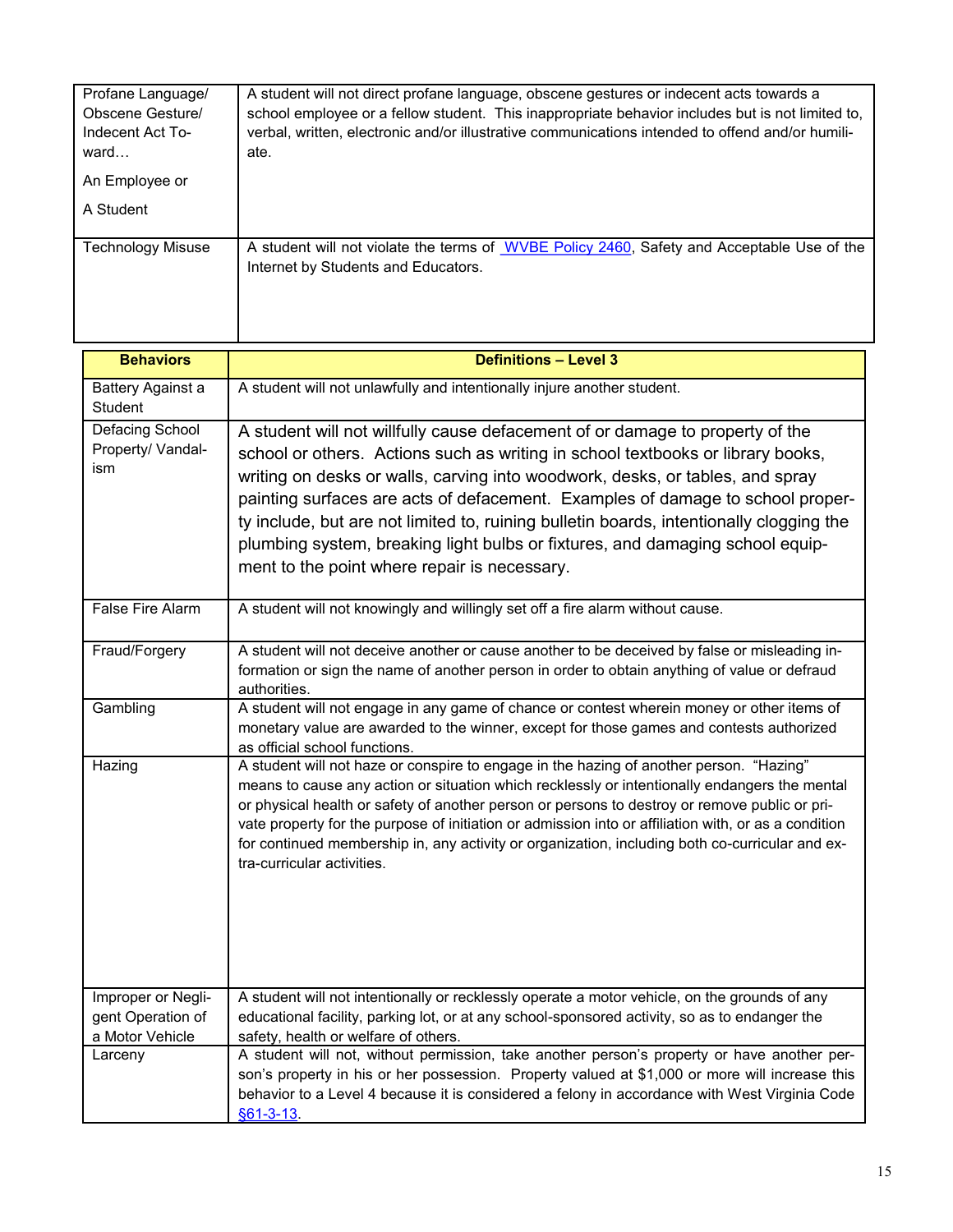| Harassment/<br>Bullying/ In-<br>timidation | A student will not bully/intimidate/harass another student. According to West Virginia Code §18-2C-2,<br>"harassment, intimidation or bullying" means any intentional gesture, or any intentional electronic,<br>written, verbal or physical act, communication, transmission or threat that:                                                                                                                                                                                                                                                                                                                                                          |   |
|--------------------------------------------|--------------------------------------------------------------------------------------------------------------------------------------------------------------------------------------------------------------------------------------------------------------------------------------------------------------------------------------------------------------------------------------------------------------------------------------------------------------------------------------------------------------------------------------------------------------------------------------------------------------------------------------------------------|---|
|                                            | A reasonable person under the circumstances should know will have the effect of harming a student,<br>damaging a student's property, placing a student in reasonable fear of harm to his or her person,<br>and/or placing a student in reasonable fear of damage to his or her property;                                                                                                                                                                                                                                                                                                                                                               |   |
|                                            | Is sufficiently severe, persistent or pervasive that it creates an intimidating, threatening or emotionally<br>abusive educational environment for a student; or Disrupts or interferes with the orderly opera-<br>tion of the school.                                                                                                                                                                                                                                                                                                                                                                                                                 |   |
|                                            | An electronic act, communication, transmission or threat includes but is not limited to one which is<br>administered via telephone, wireless phone, computer, pager or any electronic or wireless device<br>whatsoever, and includes but is not limited to transmission of any image or voice, email or text mes-<br>sage using any such device.                                                                                                                                                                                                                                                                                                       |   |
|                                            | Acts of harassment, intimidation, or bullying that are reasonably perceived as being motivated by any<br>actual or perceived differentiating characteristic, or by association with a person who has or is per-<br>ceived to have one or more of these characteristics, shall be reported using the following list: race;<br>color; religion; ancestry; national origin; gender; socioeconomic status; academic status; gender<br>identity or expression; physical appearance; sexual orientation; men-<br>tal/physical/developmental/sensory disability; or other characteristic.                                                                     |   |
|                                            | When harassment, intimidation or bullying are of a racial, sexual and/or religious/ethnic nature, the<br>above definition applies to all cases regardless of whether they involve students, staff or the public.<br>Detailed definitions related to inappropriate behavior of this nature are as follows:                                                                                                                                                                                                                                                                                                                                              |   |
|                                            | Sexual harassment consists of sexual advances, requests for sexual favors, sexually motivated physi-<br>cal conduct or other verbal or physical conduct or communication of a sexual nature when:                                                                                                                                                                                                                                                                                                                                                                                                                                                      |   |
|                                            | submission to the conduct or communication is made a term or condition, either explicitly or implicitly,<br>of obtaining or retaining employment, or of obtaining an education; or                                                                                                                                                                                                                                                                                                                                                                                                                                                                     |   |
|                                            | submission to or rejection of that conduct or communication by an individual is used as a factor in<br>decisions affecting that individual's employment or education; or that conduct or communication<br>has the purpose or effect of substantially or unreasonably interfering with an individual's employ-<br>ment or education; or creating an intimidating, hostile or offensive employment or educational<br>environment.                                                                                                                                                                                                                        |   |
|                                            | Amorous relationships between county board employees and students are prohibited.                                                                                                                                                                                                                                                                                                                                                                                                                                                                                                                                                                      |   |
|                                            | Sexual harassment may include but is not limited to:                                                                                                                                                                                                                                                                                                                                                                                                                                                                                                                                                                                                   |   |
|                                            | verbal harassment of a sexual nature or abuse; pressure for sexual activity; inappropriate or unwel-<br>come patting, pinching or physical contact; sexual behavior or words, including demands for sexu-<br>al favors, accompanied by implied or overt threats and/or promises concerning an individual's em-<br>ployment or educational status; behavior, verbal or written words or symbols directed at an indi-<br>vidual because of gender; or the use of authority to emphasize the sexuality of a student in a<br>manner that prevents or impairs that student's full enjoyment of educational benefits, cli-<br>mate/culture or opportunities. |   |
|                                            | Racial harassment consists of physical, verbal or written conduct relating to an individual's race when<br>the conduct: has the purpose or effect of creating an intimidating, hostile or offensive working or aca-<br>demic environment; has the purpose or effect of substantially or unreasonably interfering with an indi-<br>vidual's work or academic performance; or otherwise adversely affects an individual's employment or<br>academic opportunities.                                                                                                                                                                                       |   |
|                                            | Religious/ethnic harassment consists of physical, verbal or written conduct which is related to an indi-<br>vidual's religion or ethnic background when the conduct: has the purpose or effect of creating an in-<br>timidating, hostile or offensive working or academic environment; has the purpose or effect of sub-<br>stantially or unreasonably interfering with an individual's work or academic performance; or otherwise<br>adversely affects an individual's employment or academic opportunities.                                                                                                                                          |   |
|                                            |                                                                                                                                                                                                                                                                                                                                                                                                                                                                                                                                                                                                                                                        | 6 |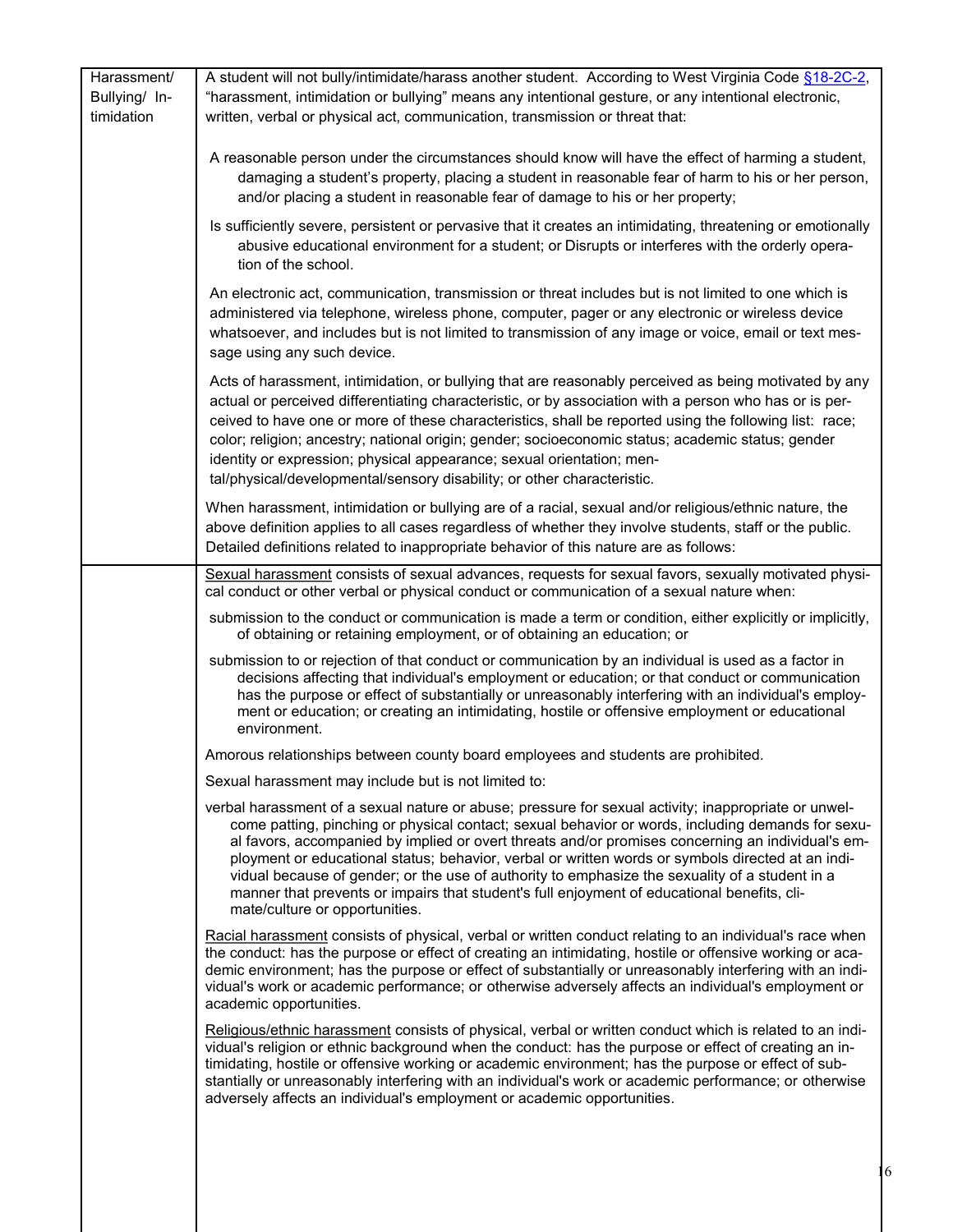Sexual violence is a physical act of aggression or force or the threat thereof which involves the touching of another's intimate parts, or forcing a person to touch any person's intimate parts. Intimate parts include the primary genital area, groin, inner thigh, buttocks or breast, as well as the clothing covering these areas. Sexual violence may include, but is not limited to: touching, patting, grabbing or pinching another person's intimate parts, whether that person is of the same sex or the opposite sex; coercing, forcing or attempting to coerce or force the touching of anyone's intimate parts; coercing, forcing or attempting to coerce or force sexual intercourse or a sexual act on another; or threatening to force or coerce sexual acts, including the touching of intimate parts or intercourse, on another. threatening or forcing exposure of intimate apparel or body parts by removal of clothing.

Racial violence is a physical act of aggression or assault upon another because of, or in a manner reasonably related to, race.

Religious/ethnic violence is a physical act of aggression or assault upon another because of, or in a manner reasonably related to, religion or ethnicity.

| Imitation Drugs:<br>Possession, Use,<br>Distribution or Sale              | A student will not possess, use, distribute or sell any substance that is expressly represented or<br>implied to be a controlled substance or simulate the effect and/or the appearance (color, shape,<br>size and markings) of a controlled substance.                                                                                                                           |
|---------------------------------------------------------------------------|-----------------------------------------------------------------------------------------------------------------------------------------------------------------------------------------------------------------------------------------------------------------------------------------------------------------------------------------------------------------------------------|
| <b>Inhalant Abuse</b>                                                     | A student will not deliberately inhale or sniff common products found in homes, schools and com-<br>munities with the purpose of "getting high". The action may be referred to as huffing, sniffing,<br>dusting and/or bagging.                                                                                                                                                   |
| Possession/Use of<br>Substance Contain-<br>ing Tobacco and/or<br>Nicotine | A student will not unlawfully possess, use or be under the influence of any substance containing<br>tobacco and/or nicotine or any paraphernalia intended for the manufacture, sale and/or use of<br>tobacco/nicotine products in any building/area under the control of a county school system, includ-<br>ing all activities or events sponsored by the county school district. |
|                                                                           | Special considerations according to West Virginia Code §16-9A-4.                                                                                                                                                                                                                                                                                                                  |
|                                                                           | No person (student, staff member or public guest) shall at any time use or distribute any tobacco<br>or nicotine containing product on school property or during school sponsored events.                                                                                                                                                                                         |
|                                                                           | Individuals supervising students off school grounds are prohibited from distributing or using tobac-<br>co or nicotine containing products in the presence of students.                                                                                                                                                                                                           |
|                                                                           | An exception shall be made to allow possession/use of approved nicotine replacement product for<br>tobacco cessation. WVBE Policy 2422.8 - Medication Administration must be followed in order for<br>students to use such products on school property or at school sponsored events.                                                                                             |
|                                                                           |                                                                                                                                                                                                                                                                                                                                                                                   |
|                                                                           |                                                                                                                                                                                                                                                                                                                                                                                   |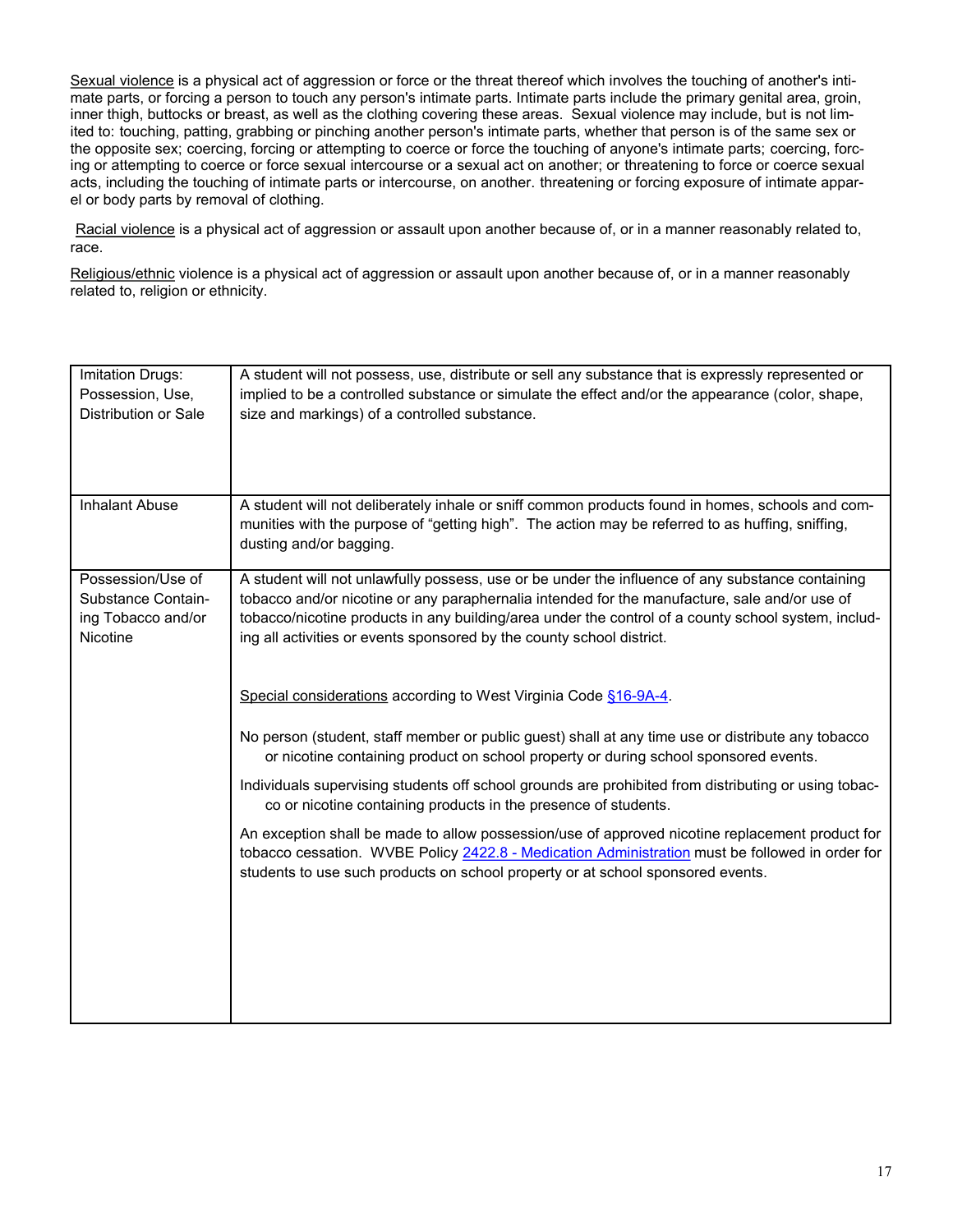| <b>Behaviors</b>                                                                                                                                                                                                                                                                                                                                                                                                                                                                                                            | <b>Definitions - Level 4</b>                                                                                                                                                                                                                                                                                                                                                                                                                                                                                                                                                                                                                                                                                  |  |
|-----------------------------------------------------------------------------------------------------------------------------------------------------------------------------------------------------------------------------------------------------------------------------------------------------------------------------------------------------------------------------------------------------------------------------------------------------------------------------------------------------------------------------|---------------------------------------------------------------------------------------------------------------------------------------------------------------------------------------------------------------------------------------------------------------------------------------------------------------------------------------------------------------------------------------------------------------------------------------------------------------------------------------------------------------------------------------------------------------------------------------------------------------------------------------------------------------------------------------------------------------|--|
| LEVEL 4: Safe Schools Act Behaviors - are consistent with those addressed in West Virginia Code §18A-5-1a(a)<br>and (b). The following Level 4 behavior definitions are aligned with West Virginia Code §§61-6-17, 61-6-24, and<br>18A-5-1, and in the Gun-Free Schools Act of 1994. These laws require that the principal, superintendent and county<br>board address Level 4 behaviors in a specific manner as outlined in West Virginia Code §18A-5-1a and paraphrased in<br>Chapter 3, Sections 4 and 5 of this manual. |                                                                                                                                                                                                                                                                                                                                                                                                                                                                                                                                                                                                                                                                                                               |  |
| <b>Battery Against</b><br>a School Em-<br>ployee                                                                                                                                                                                                                                                                                                                                                                                                                                                                            | A student will not commit a battery by unlawfully and intentionally making physical contact of an in-<br>sulting or provoking nature with the person of a school employee as outlined in West Virginia Code<br>$§61 - 2 - 15(b).$                                                                                                                                                                                                                                                                                                                                                                                                                                                                             |  |
| Felony                                                                                                                                                                                                                                                                                                                                                                                                                                                                                                                      | A student will not commit an act or engage in conduct that would constitute a felony under the laws of<br>this state if committed by an adult as outlined in West Virginia Code $§18A-5-1a(b)(i)$ . Such acts that<br>would constitute a felony include, but are not limited to, arson (West Virginia Code §61-3-1), mali-<br>cious wounding and unlawful wounding (West Virginia Code §61-2-9), bomb threat (West Virginia<br>Code §61-6-17), sexual assault (West Virginia Code §61-8B-3), terrorist act or false information about<br>a terrorist act, hoax terrorist act (West Virginia Code §61-6-24) and grand larceny (West Virginia<br>Code §61-3-13).                                                |  |
| Illegal Sub-<br>stance Related<br><b>Behaviors</b>                                                                                                                                                                                                                                                                                                                                                                                                                                                                          | A student will not unlawfully possess, use, be under the influence of, distribute or sell any substance<br>containing alcohol, over-the-counter drugs, prescription drugs, marijuana, narcotics, any other sub-<br>stance included in the Uniform Controlled Substances Act as described in West Virginia Code §60A-<br>1-101, et seq. or any paraphernalia intended for the manufacture, sale and/or use of illegal substanc-<br>es in any building/area under the control of a county school system, including all activities or events<br>sponsored by the county school district. This includes violations of WVBE Policy 2422.8 - Medication<br>Administration and instances of prescription drug abuse. |  |
| Possession<br>and/or Use of<br>Dangerous<br>Weapon                                                                                                                                                                                                                                                                                                                                                                                                                                                                          | According to West Virginia Code §18A-5-1a(a), a student will not possess a firearm or deadly weapon<br>as defined in West Virginia Code §61-7-2, on any school bus, on school property or at any school-<br>sponsored function as defined in West Virginia Code §61-7-11a.                                                                                                                                                                                                                                                                                                                                                                                                                                    |  |
|                                                                                                                                                                                                                                                                                                                                                                                                                                                                                                                             | As defined in West Virginia Code $§61-7-2$ , a "dangerous weapon" means any device intended to<br>cause injury or bodily harm, any device used in a threatening manner that could cause injury or bodily<br>harm, or any device that is primarily used for self-protection. Dangerous weapons include, but are<br>not limited to, blackjack, gravity knife, knife, knife-like implement, switchblade knife, nunchaku, metal-<br>lic or false knuckles, pistol, or revolver. A dangerous weapon may also include the use of a legiti-<br>mate tool, instrument, or equipment as a weapon including, but not limited to, pens, pencils, com-                                                                    |  |